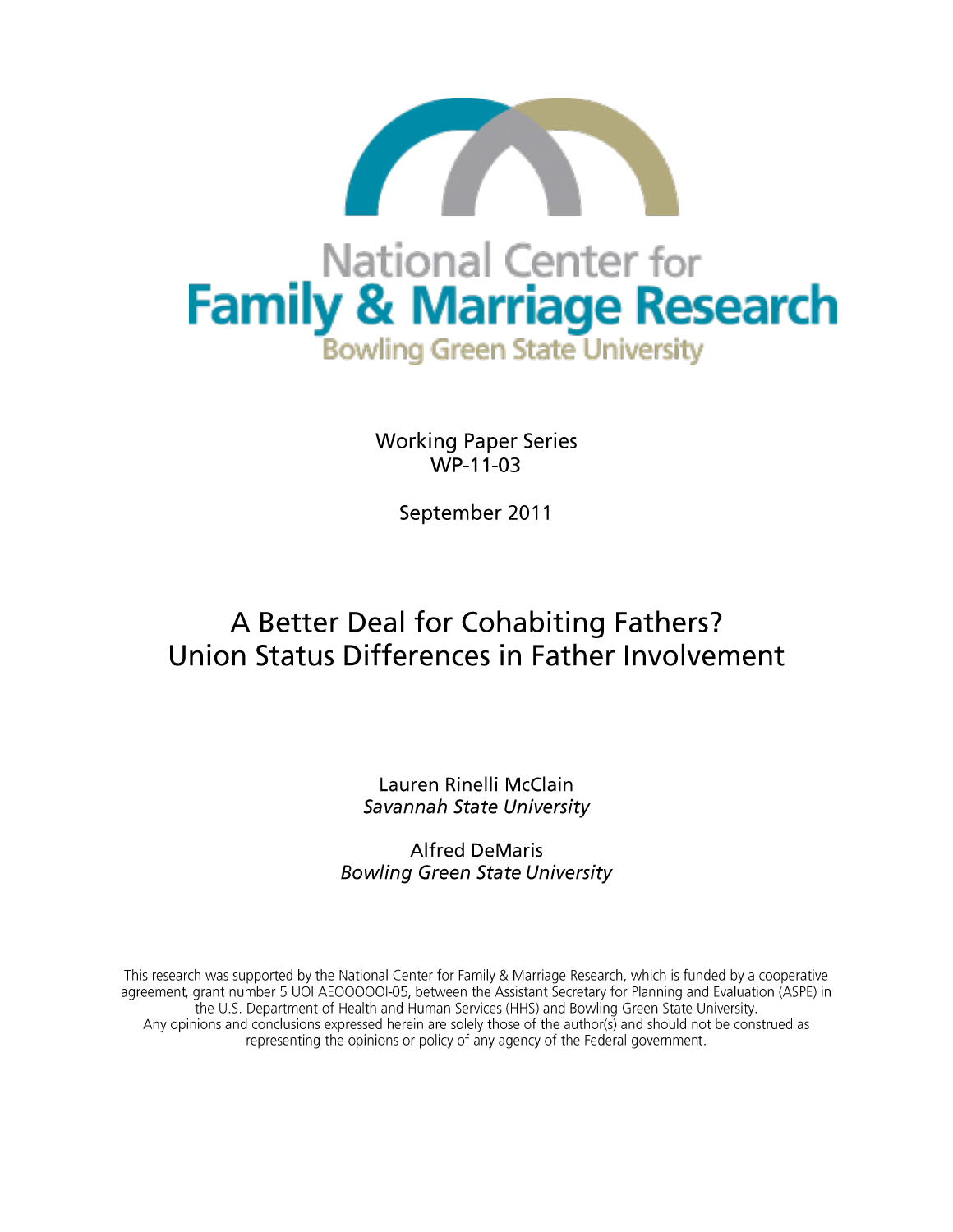# A Better Deal for Cohabiting Fathers?

# Union Status Differences in Father Involvement

Lauren Rinelli McClain\* Savannah State University

Alfred DeMaris Bowling Green State University

*Under Review*

\*3219 College St., Box 20398, Savannah, GA 31404. (912) 358-3241 mcclainl@savannahstate.edu

An earlier version of this paper was presented at the annual meetings of the Population Association of America in 2009 by the first author. This research was conducted while the first author was a graduate student at Bowling Green State University. The authors thank Susan L. Brown for her invaluable comments on earlier drafts of this paper as well as Laura Sanchez, Kara Joyner, Angelika Gulbis, and Deborah Wooldridge. The authors are grateful for support from the National Center for Marriage & Family Research, which is funded by a cooperative agreement, grant number 5 UOI AEOOOOOI-03, between the Assistant Secretary for Planning and Evaluation (ASPE) in the U.S. Department of Health and Human Services (HHS) and Bowling Green State University. Any opinions and conclusions expressed herein are solely those of the author(s) and should not be construed as representing the opinions or policy of any agency of the Federal government.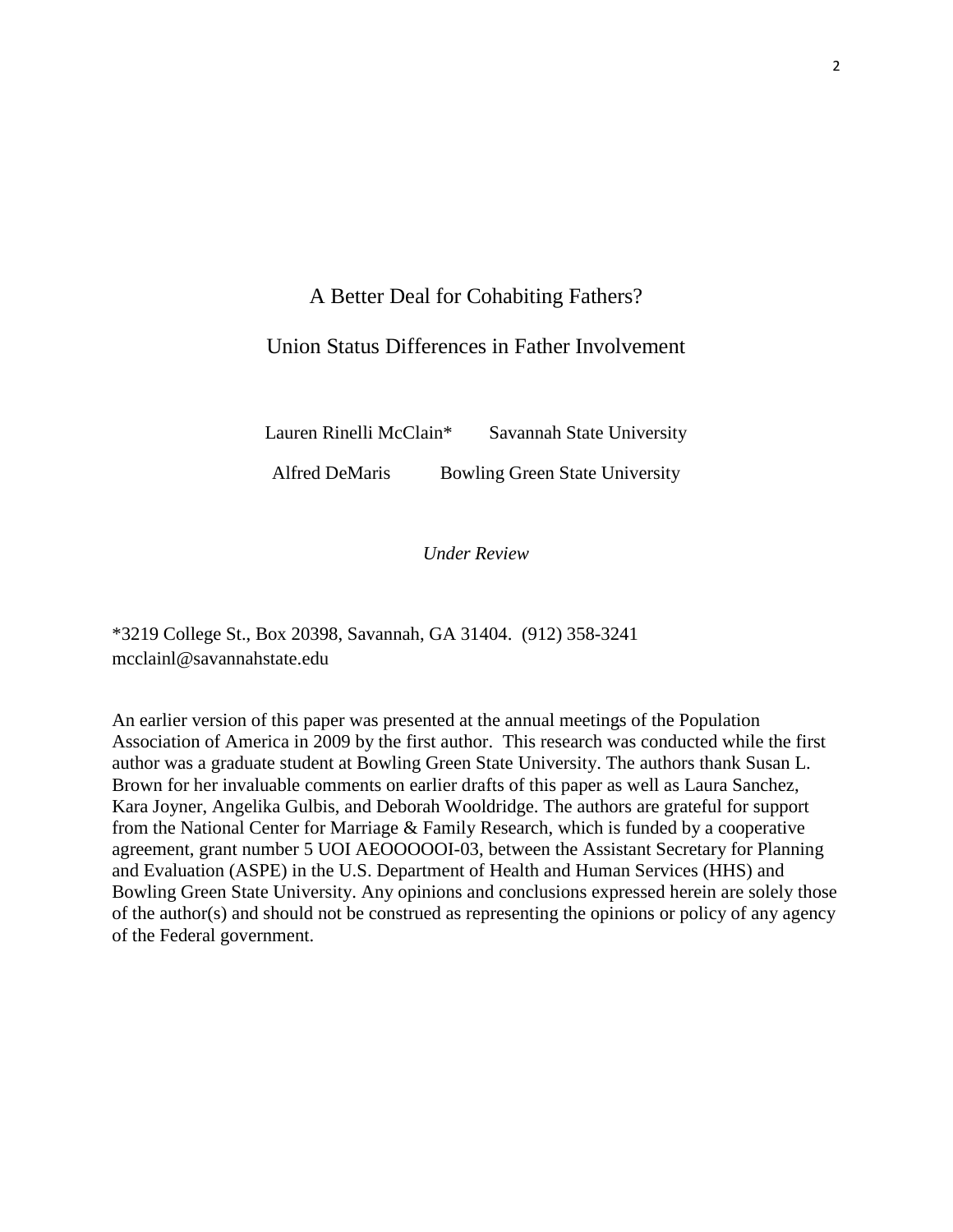#### Abstract

We use the "package deal" framework to study the trajectory of father involvement over time as a function of union status, while also examining reporting differences in father involvement by parent gender. Data on 4,224 mother-father pairs are from the Fragile Families and Child Wellbeing Study. Average father involvement at the child's first birthday is 3.25 days per week and declines at a rate of .17 days per year. Mothers, on average, report father involvement to be .57 days less than fathers report. Parents who remain in a continuous coresidential union, who transition from cohabitation to marriage, or who transition from a noncoresidential state to a coresidential union experience the highest levels of father involvement and the lowest levels of discrepancy between mothers and fathers' reports. Cohabiting fathers exhibit higher average levels of father involvement than married fathers. We discuss the place of cohabiting families in light of our findings.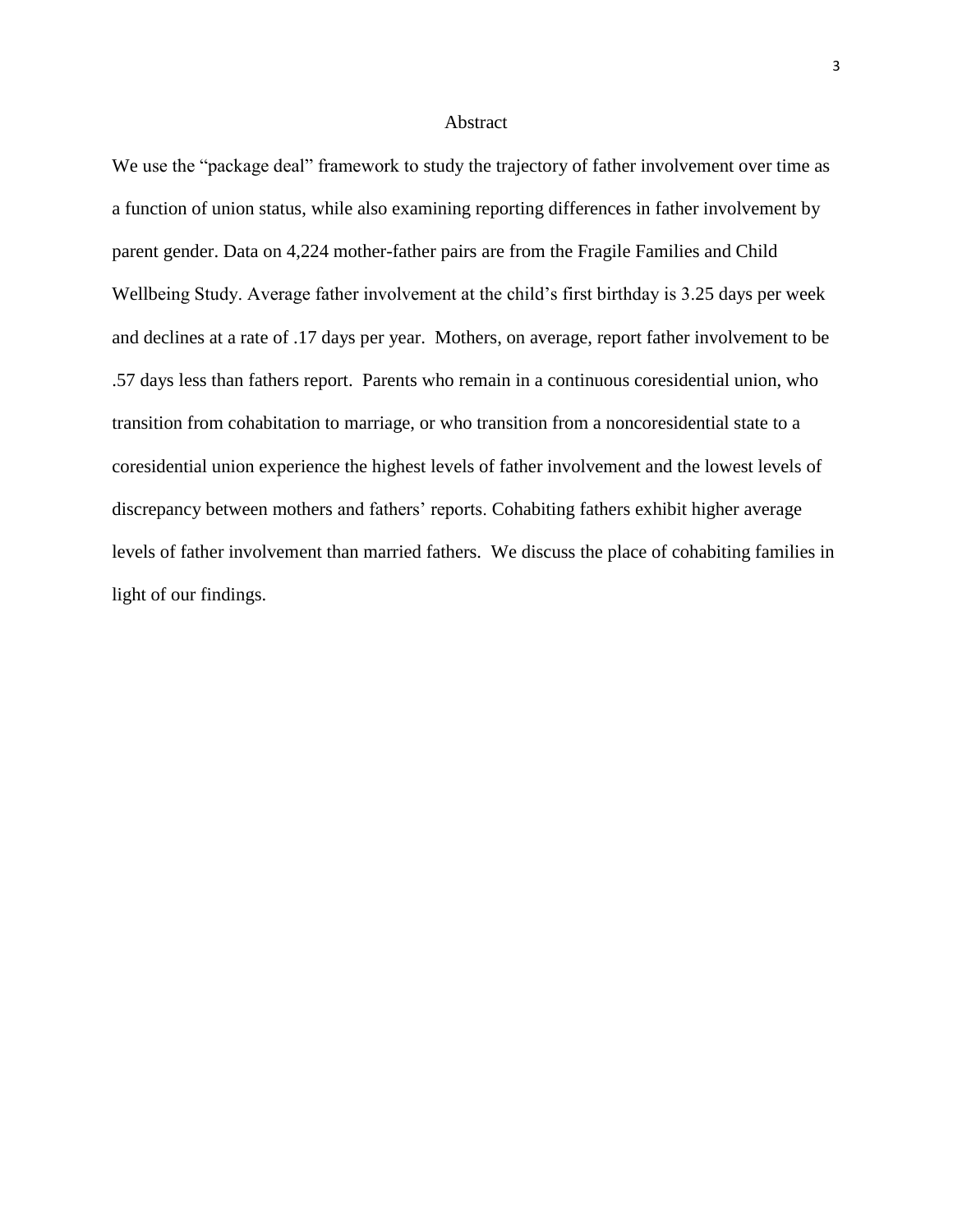The study of father involvement has grown rapidly since the 1980s. This literature has shown that father involvement is associated with a number of positive outcomes for children (see Lamb, 2004; Marsiglio, Amato, Day, & Lamb, 2000), for men (Eggebeen & Knoester, 2001; Knoester & Eggebeen, 2006), and for relationships between parents (e.g., Abidin, 1992; Bonney, Kelley, & Levant, 1999; Levy-Shiff, 1994). However, most research on father involvement is based on mothers' reports (e.g., Bonney et al., 1999; Bronte-Tinkew, Ryan, Carrano, & Moore, 2007; Gaertner, Spinrad, Eisenberg, & Greving, 2007; Knoester, Petts, & Eggebeen, 2007), leading some scholars to argue that research on family processes lacks a male voice (Goldsheider & Kaufmann, 1996). At the same time that scholars have developed a strong focus on fathers, the number of births to unmarried parents has dramatically increased to 41% of all births in the U.S. (Hamilton, Martin, & Ventura, 2010), and a large proportion of those births are to cohabiting parents (Bumpass and Lu, 2000; Carlson, McLanahan, & Brooks-Gunn, 2008). Children in these families typically fare worse than those in married parent families (Brown, 2004; Manning & Brown, 2006; Marsiglio et al., 2000; McLanahan & Sandefur, 1994; McLanahan, 2000), thus father involvement may be particularly beneficial.

An issue that has so far received very little attention is how father involvement is related to union status and how changes in union status impact father involvement. Father involvement has been conceptualized as part of the "package deal" in which fathers are involved with children insofar as they are in a good relationship with the mother (Furstenberg  $\&$  Cherlin, 1991; Townsend, 2002). Thus fathers who are married to or cohabiting with mothers may be more involved than fathers who are not in coresidential relationships with mothers. Similarly, once a coresidential relationship ends, and the package deal is "unpacked," fathers may be less involved. On the other hand, fathers who solidify their union with mothers by marrying or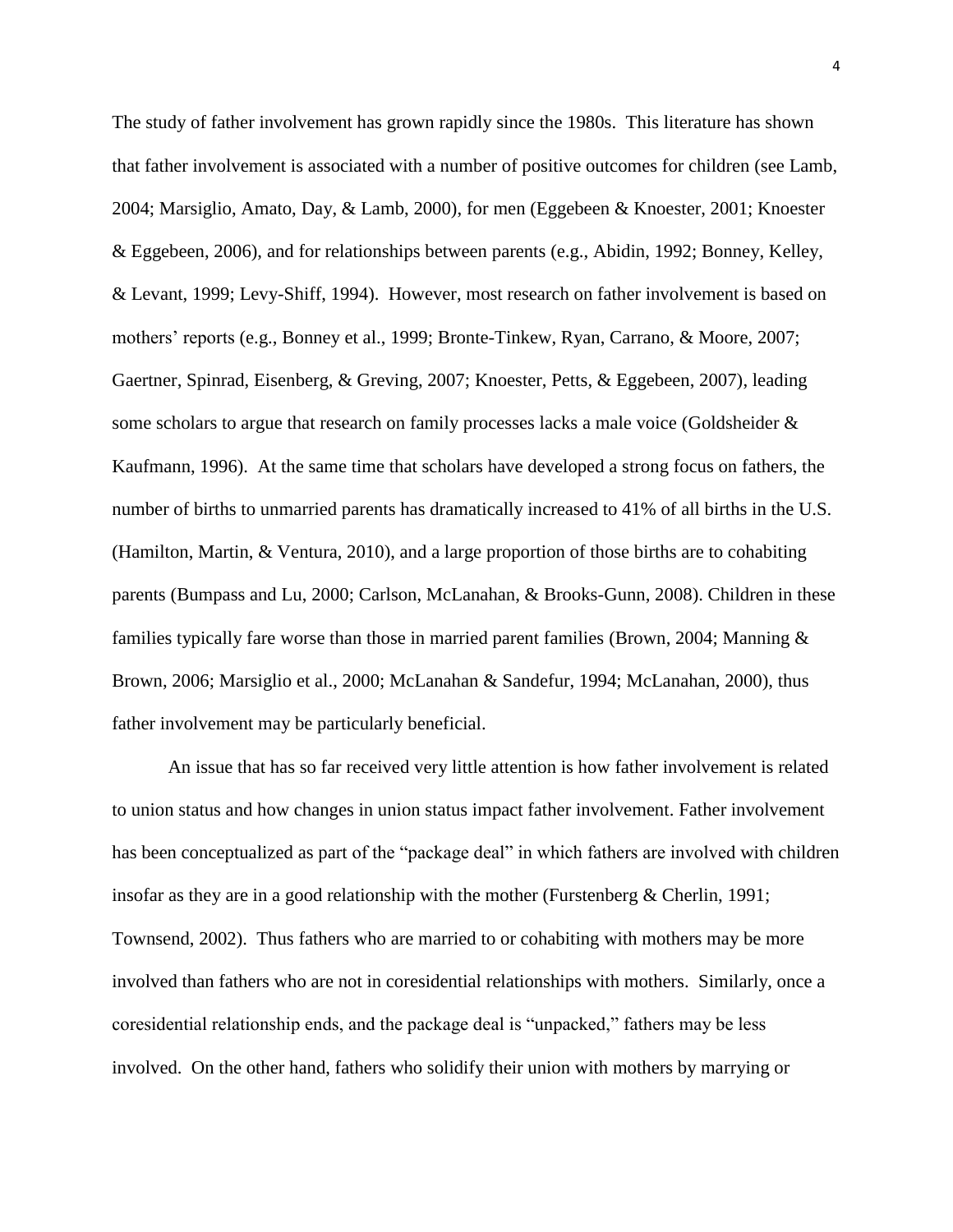cohabiting may increase their involvement as the package becomes more tightly wrapped. Given the dearth of research on these issues, this study provides an in-depth investigation of the relationship between parents' union status, on the one hand, and the level of father involvement, as well as the mother-father reporting discrepancy in same, on the other hand, as they unfold over time.

# *The "Package Deal" and Union Status*

The union status of parents dictates the economic and parental resources available to children and thus is associated with child outcomes (Brown, 2004). The differences in economic resources by union status have been well documented (e.g., Manning & Brown, 2006; McLanahan & Sandefur, 1994), in that children typically have the most financial resources when their parents are married, especially for Whites, and the least when living with a single mother, with stepfamilies and cohabiting families in between. Lesser known, however, are the union status differences in parental resources, namely father involvement. It is well known that father absence has negative effects on children's physical and emotional health and educational outcomes (e.g., Amato, 2000; McLanahan & Sandefur, 1994; Wu & Thomson, 2001). Fathers are more likely to be absent when the parents are not romantically involved. The same has been said to be true of father involvement in general.

The idea that fathers' roles as parents are contingent on their status as partners is known as the "package deal" (Furstenberg & Cherlin, 1991; Townsend, 2002). The "package deal" notion has been used primarily to describe father involvement in married parent families. Married men are husbands, fathers, providers, and protectors (Townsend). When parents divorce, and the package unravels, father involvement declines (Furstenberg & Cherlin, 1991). Families today are more complex, making a comparison between married and divorced fathers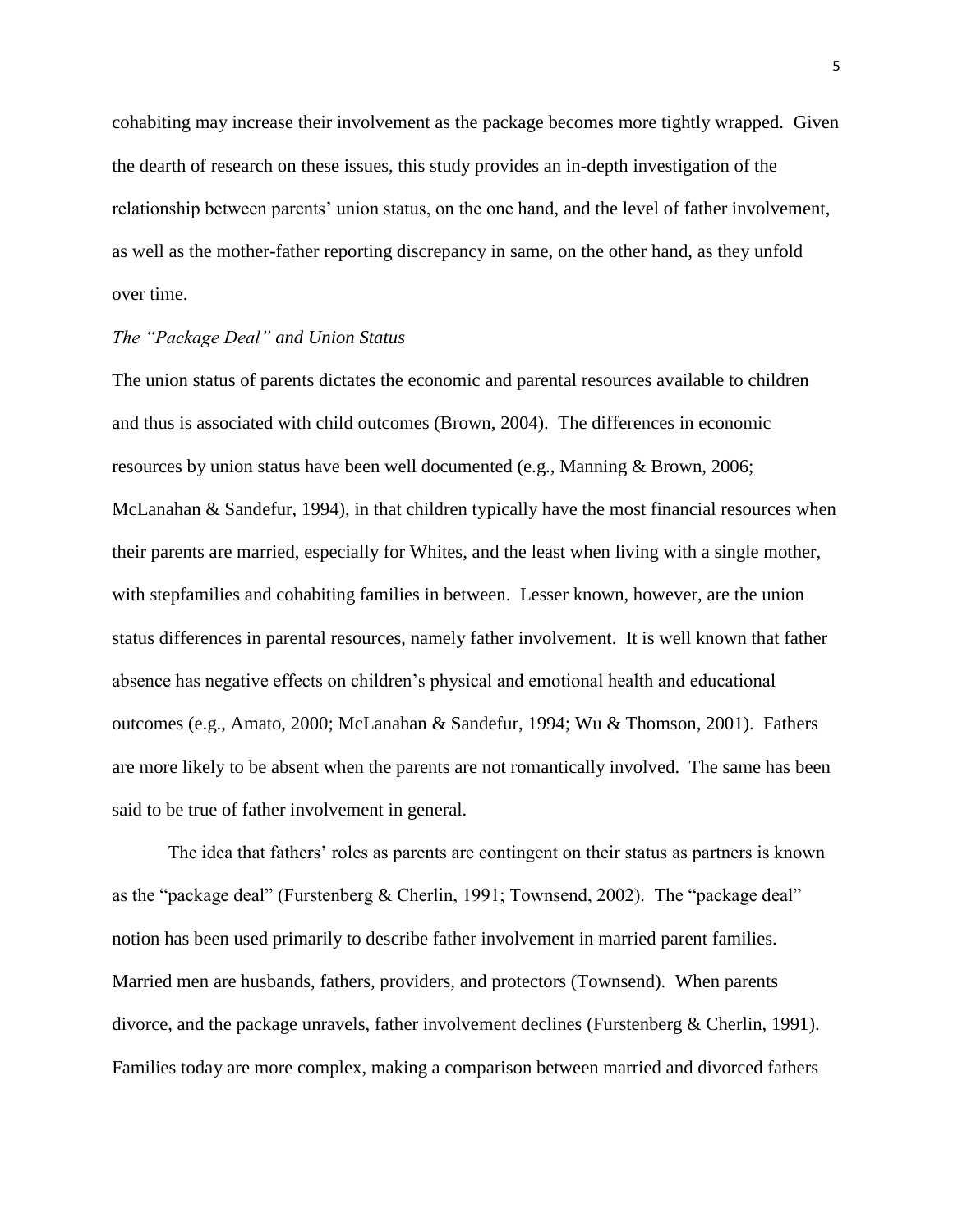rather simplistic. For example, more than half of unmarried births are to cohabiting mothers (Brown, 2010). While cohabiting fathers are romantically involved and living with the child, we might expect their involvement to be high since they are living the "package deal" without the ribbon of legal marriage. Similarly, cohabitors are typically less traditional and more egalitarian than marrieds (DeMaris & McDonald, 1993), so they may be *more* involved than married men. However, research has shown that cohabiting men are less committed to their family than are marrieds (Nock, 1995). Furthermore, cohabitation is an incomplete institution with unclear family roles (Brown, 2004); therefore, men may not know how involved they should be with their children. Given these various scenarios, it is unclear how the "package deal" theory may work for cohabiting men.

What about men who are unmarried and nonresident? We might expect them to have low levels of involvement because they do not have the package deal. Among nonresident children after a nonmarital birth, 37% had no contact with their father in the past year or two, 43% had regular continuous contact, and 20% fell in between (Carlson, McLanahan, & Brooks-Gunn, 2008). Nonresident fathers do in fact maintain relatively high levels of involvement with their children in the absence of the "package deal" (Tach, Mincy, & Edin, 2010),

Given the fragility of low-income, unmarried families, the question of father involvement after a separation is of interest here. There is only one study comparing father involvement following either a divorce or the separation of a cohabiting relationship. Formerly cohabiting fathers actually have higher levels of involvement than formerly married fathers according to mothers (Laughlin, Farrie, & Fagan, 2009). On the other hand, no study that we are aware of has examined fathers who are nonresident at the child's birth but become resident over time. With few exceptions, research using the "package deal" framework has not been able to adequately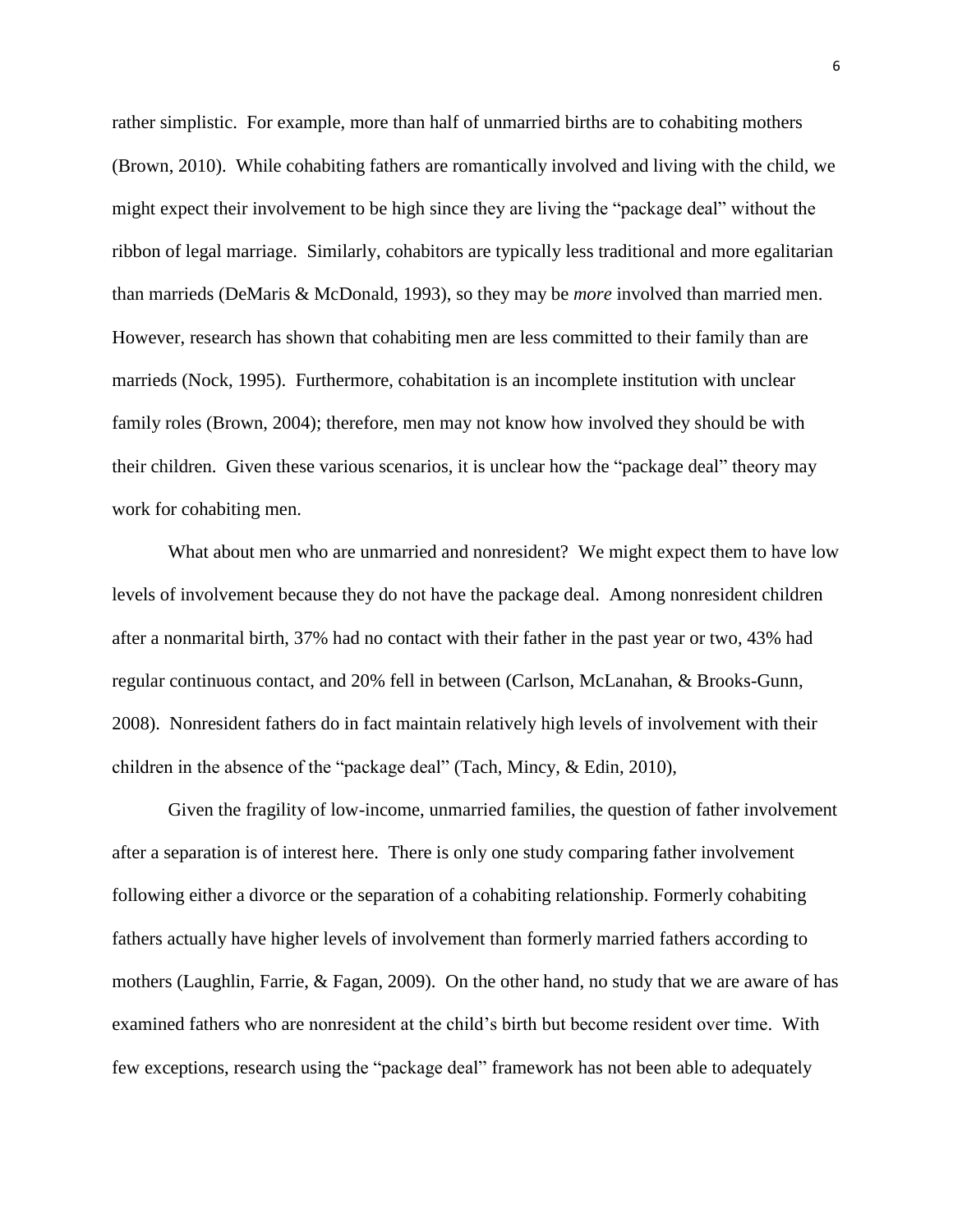dissect the complex nature of father involvement and union transitions, which is a goal of this research.

## *Father involvement over time*

In the first few months of a child's life, research shows a decline in most types of father involvement (Belsky & Volling, 1987). However, the same is true of mothers' involvement; children require less supervision and attention as they develop. For example, frequency of care of newborns declines for both parents over the child's first year, with the decline being greater for mothers than fathers (DeMaris, Mahoney, and Pargament, 2011). The absolute level of father involvement decreases as children age (Yueng, Sandberg, Davis-Kean, and Hofferth, 2001), however, fathers spend more time with older rather than younger children (Lamb, 2000). Bruce & Fox (1999) conclude that the relationship between father involvement and child age is curvilinear, in that fathers spend the most time with children when they are in their preschool years. It is possible that inconsistencies in these results are due to differences in research designs and measurement strategies, operationalization of father involvement, and observation periods at differing points in children's lives. Also, many studies on involvement over time do not take into account union status over time by either only considering union status at the beginning of the observation period or by only examining stable unions. Furthermore, for nonresident fathers in particular, multipartner fertility (having a child with a new partner), is associated with lower levels of involvement with children from previous unions (Carlson, Furstenberg, & McLanahan, 2009; Manning & Smock, 1999), therefore, we control for that in our analyses.

# *Issues in Reporting of Father Involvement by Mothers and Fathers*

Collecting large-scale survey data is often expensive and time consuming. Many national surveys gather information from one respondent who answers questions about members of the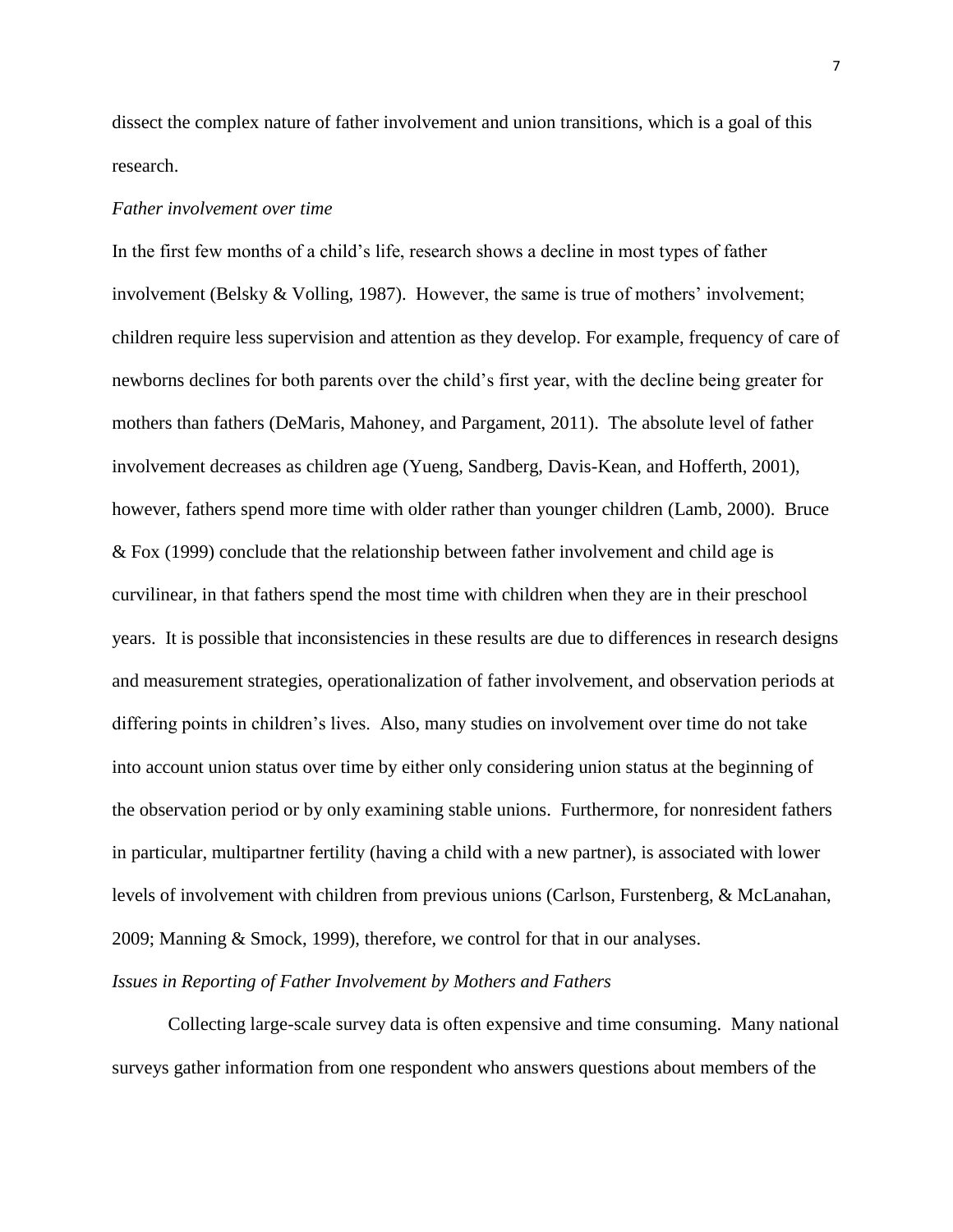household or family. Surveys about fertility or children typically target women only. While there are good reasons for this strategy (e.g., women bear children and are usually their primary caregivers), when asking about the attitudes or behavior of another person, measurement error is plausible, as the respondent may truly not know the correct response, or their response may be conditioned by some other factor, such as relationship status with the person of interest. In terms of father involvement, mothers and fathers are reporting on the same phenomenon, namely the father's behavior. The father is asked about his own behavior while the mother is asked about her perception of the father's behavior. In that they are both being asked to report on the same behavior, their responses presumably should be the same. Research is needed to closely examine when and under what conditions it is appropriate to use mother's reports about the father's behavior. Furthermore, researchers have begun to realize that not having a male voice may bias results and yield an inaccurate picture of their side of the story (Goldsheider & Kaufmann, 1996).

Two studies have directly compared mother and father reports of father involvement. Coley and Morris (2002), using data from Welfare, Children, and Families: A Three Cities Study, employ paired hierarchical linear modeling to find the true dyadic mean and the true discrepancy score between parents' reports. This is the first and only paper to utilize this technique to compare mother and father reports of father involvement. Mikelson (2008) conducts a similar study using cross-sectional data from wave three of the Fragile Families and simply creates a difference score by subtracting father's reported involvement from mother's reported level of father involvement and uses OLS regression to determine factors associated with the difference. Although these studies use different data and different statistical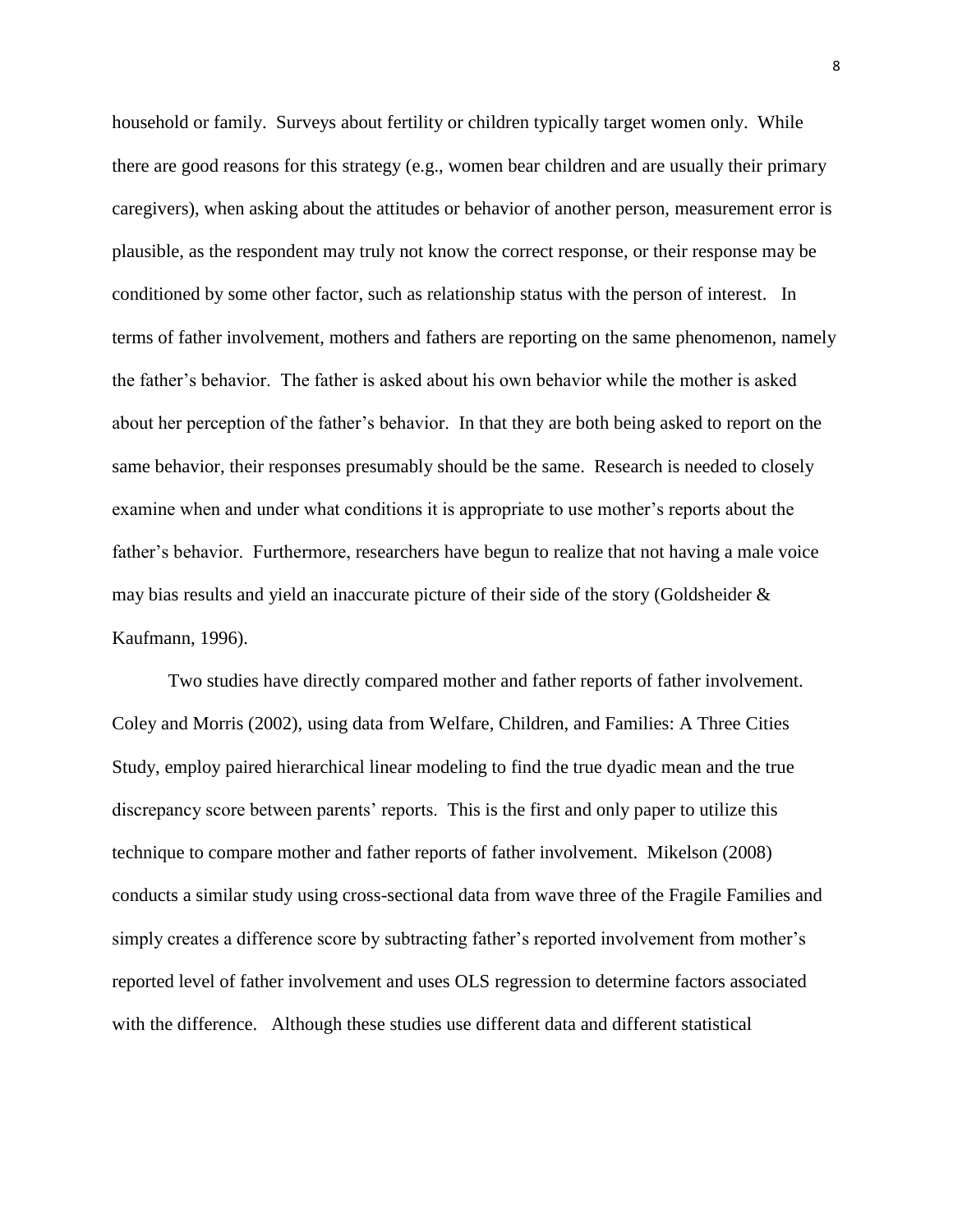techniques, they both find that there is a significant difference in reporting on father involvement between mothers and fathers.

 While both of these studies greatly contribute to our understanding of reporting on father involvement, there are a few limitations that we would like to address with the current study. Our study is the first to examine the discrepancy in reporting of father involvement over time, until the child is five years old. Second, we examine the extent to which union type/transition is associated with the discrepancy between reporters. The association between father residency and involvement is not consistent between the two prior studies, perhaps due to their cross-sectional nature. The current investigation may shed light on the discrepant findings by accounting for change over time.

# THE CURRENT STUDY

The current investigation focuses on the level of father involvement among families with a new child over time, the similarities and differences in reporting of father involvement between mothers and fathers in the Fragile Families data, and the factors associated with those similarities and differences, particularly union status and union transitions.

There are a number of questions to be addressed by this research. First, what is the level of father involvement as reported by mothers and fathers, and how much discrepancy exists between their reports? Based on the work of Coley and Morris (2002), we expect there to be a moderate level of father involvement (i.e., about 3-4 days per week) and *mothers to report slightly less involvement by fathers than fathers report* (H1).

Second, how does the level of father involvement and the discrepancy between reporters change over time? Although there is some discrepancy in the literature discussed above, most of the research over the observation period under study here shows a *decline in the trajectory of*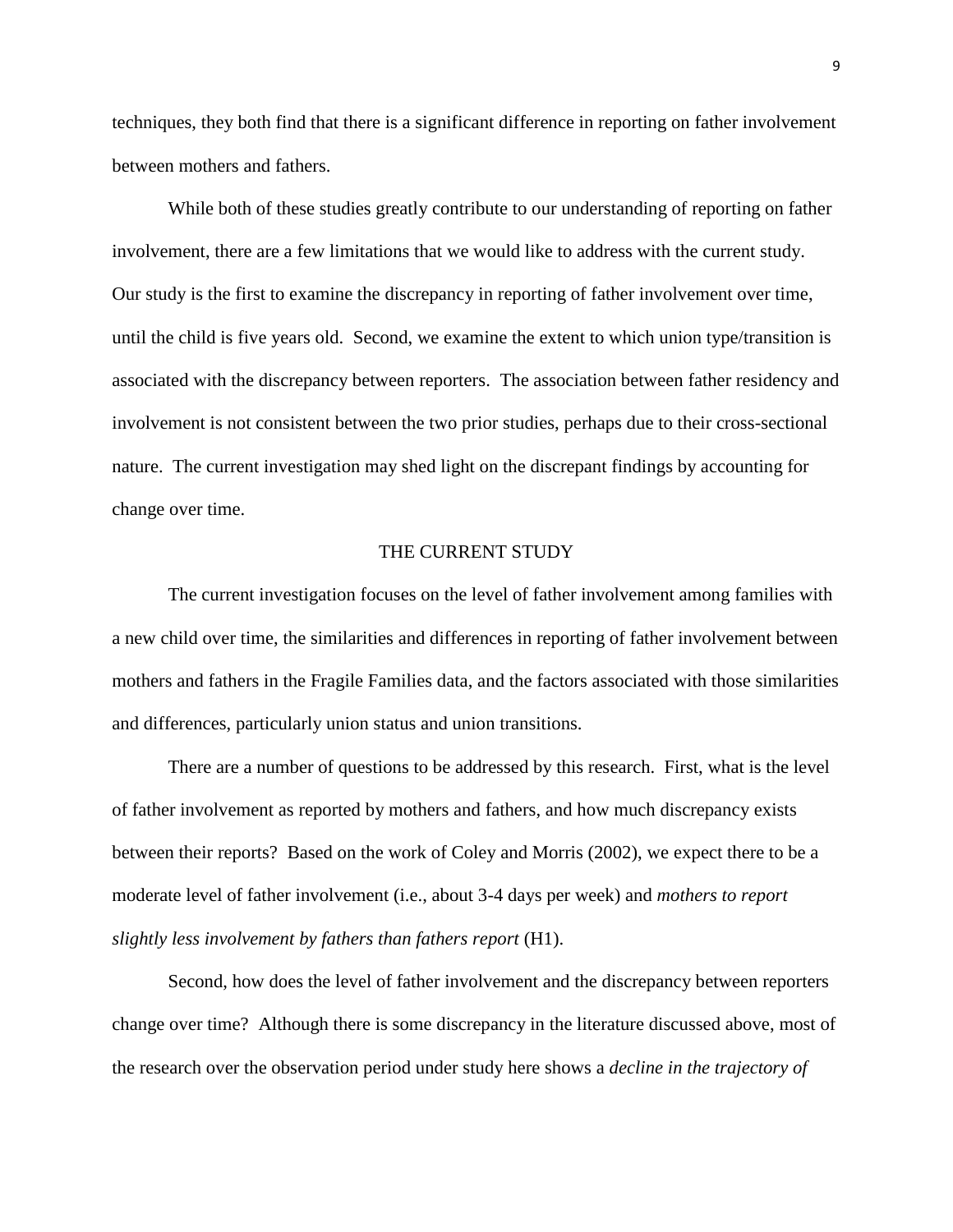*father involvement*, therefore, we expect to find this pattern as well (H2). This study is the first to look at discrepancy in reports over time. Theory does not provide a guiding hypothesis, therefore, we are not specifying a priori whether or how it will change.

Third, is there a higher level of father involvement and a higher level of agreement among couples who are married or cohabiting (i.e., resident) than among couples who are visiting or not romantically involved (i.e., nonresident)? The "package deal" framework leads us to hypothesize that *when fathers are visiting or not romantically involved with the mother, there will be lower levels of involvement than among married and cohabiting fathers* (H3) but *more agreement between mother and father reports* (H4; Mikelson, 2008). It is also of interest to compare father involvement between married and cohabiting couples. As there is reason to believe that cohabiting fathers could be more, less, or equally involved with children as married fathers, as discussed above, we are not specifying a hypothesis. We are also not specifying a hypothesis about the *change* in involvement over time by union status or transition.

Father education and age, mother education, child gender, low birth weight, and health, parents' race, other children, and labor force participation, and the time difference between mother and father interviews will be included as controls. These types of variables have been used in prior studies of father involvement (Carlson & McLanahan, 2010), union stability and transitions (e.g., Brown, 2000, 2004; Carlson, McLanahan, & England, 2004; Harknett & McLanahan, 2004), and discrepancy in reporting (Coley & Morris, 2002; Mikelson, 2008).

#### DATA

This research uses data from the Fragile Families, which are representative of births in 2000 in cities with populations over 200,000 (when weighted). The baseline survey was collected between 1998 and 2000. Mothers were interviewed in the hospital within 48 hours after giving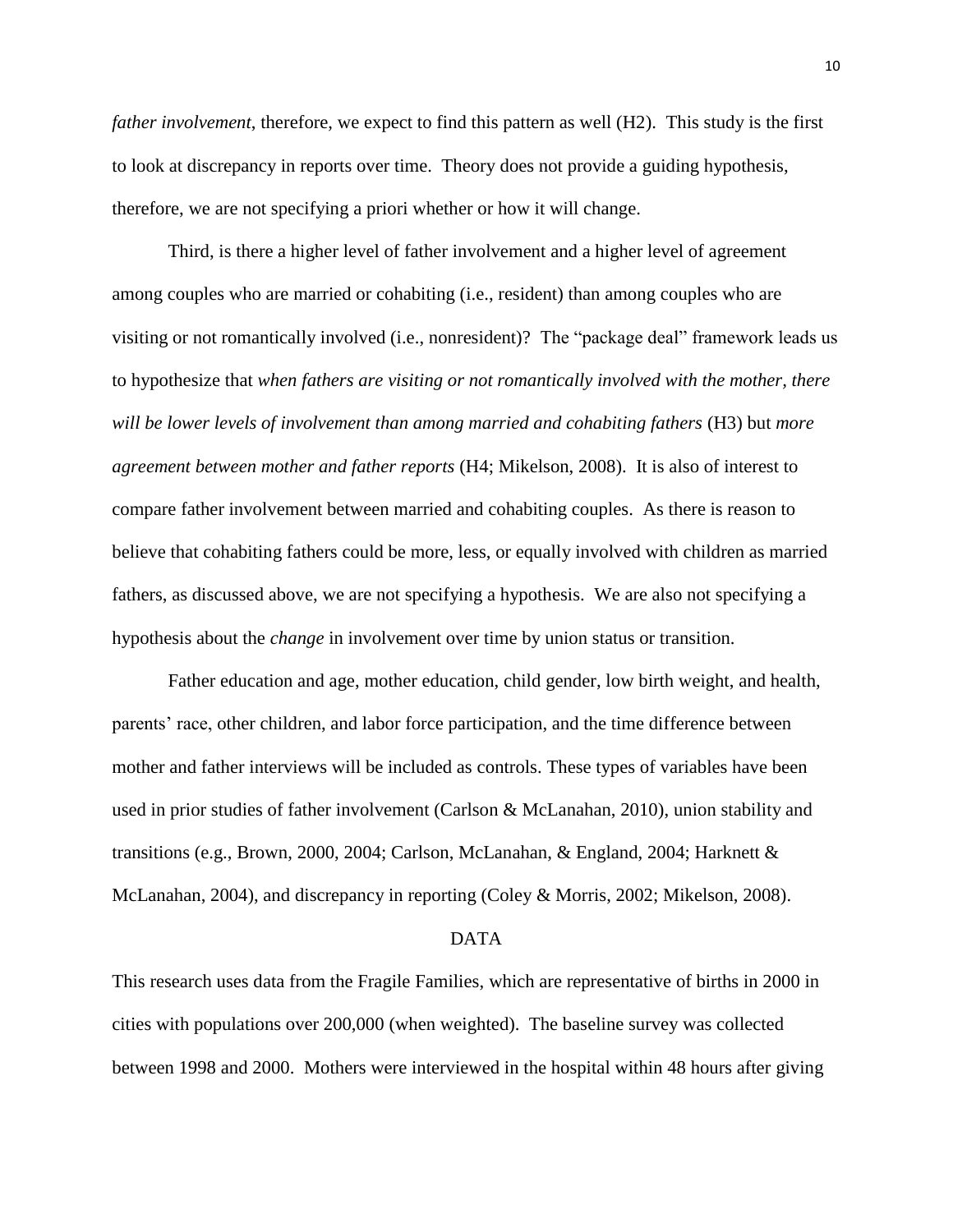birth. The father was interviewed in the hospital or as soon after the birth as possible. Mothers and fathers were interviewed at the child's first, third, and fifth birthdays. (For additional sampling and data information for the first three waves of data, see Reichman et al., 2001.) Fragile Families data are based on 4,898 births. We only include parents among whom the father is known and each member of the dyad is interviewed at least one time. This limitation yields 4,224 mother-father pairs. As one goal of this analysis is to compare mother and father reports of father involvement, each measure discussed below, unless otherwise specified, is created for mothers and fathers separately.

# *Dependent Variable: Father Involvement*

Mothers and fathers are asked to report the number of days per week the father performs a number of activities at times 1, 3, and 5. Fragile Families changes and adds new activities at each wave that are developmentally specific. However, of central importance in this study is how father involvement changes over time; hence, analogous measures are needed across waves. Only four items are the same at each interview including: "(parent) sings songs or nursery rhymes to child," "reads stories," "tells stories," and "plays inside with toys such as blocks or Lego's." We use measures of father involvement from times 1, 3, and 5 as the measures are consistent between waves. Time 0 measures refer to the father's involvement with the mother during pregnancy, and these are not the same as measures of his involvement with the child in the follow-up waves, making this strategy the most appropriate.

To use dyadic growth curve analysis, it is necessary to create parallel scales of father involvement measures for mothers and fathers at each survey wave (see, e.g., Lyons & Sayer, 2005 for the rationale). Parallel scales are two separate scales (Scale A and Scale B) created by splitting the items that measure a given concept so that the scales have equal variance and equal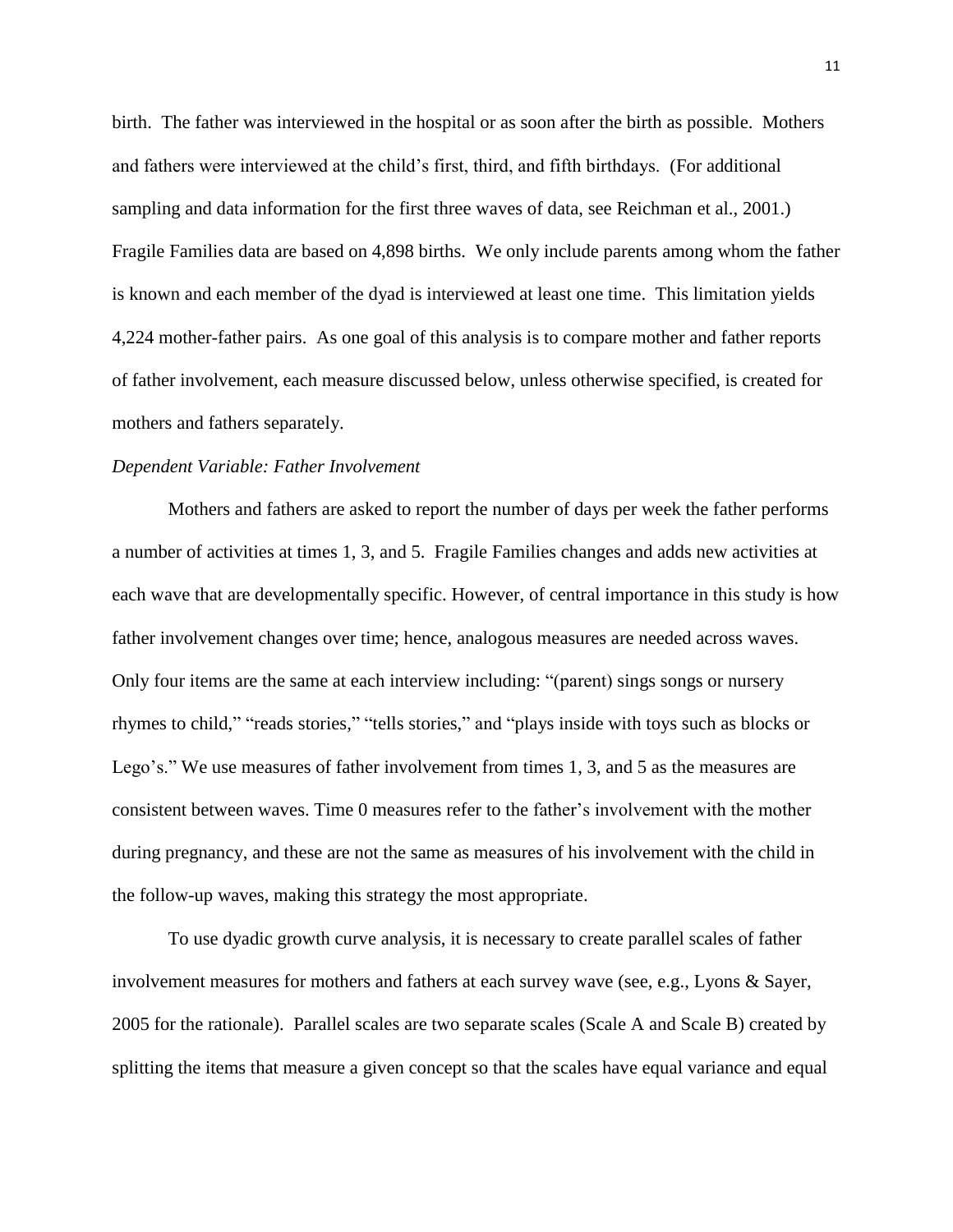reliability (Raudenbush, Brennan, & Barnett, 1995; Sayer & Klute, 2005). This is done for each parent as follows: four measures are ordered from lowest to highest standard deviation. Then, two by two, one measure is randomly selected for Scale A and the other for Scale B until all four measures have been used to create two separate parallel scales. This is repeated for each parent at each wave. Thus each dyad contributes a total of 12 scales, ranging from 0 to 7 days per week (alphas range from 0.50 - 0.83 for mothers' scales and from 0.54 - 0.83 for fathers' scales).

# *Independent Variables*

To measure the level of discrepancy between mother's and father's reports of father involvement, *gender gap* is coded as 0.5 for mothers and -0.5 for fathers. This is analogous to dummy coding in that it captures the average gender difference in the report of father's involvement. However, in that the sum of *gender gap* is zero across parents, the equation intercept and the coefficients of all other regressors are interpreted as effects on average father involvement, as reported by both parents.

*Time* is coded in years since the initial interview (birth of child); 1, 3, and 5 years.

*Union Status and Transitions:* Central to the hypotheses about agreement or disagreement in mother's and father's reports of father involvement is the relationship status of the parents. Between-subjects union status/transition dummies tell us the relationship trajectory over the observation period.

Using a series of questions about the parents' current relationship status and living arrangements from mothers' reports (unless the mother's report is missing, then the father's report is used if available), Fragile Families constructs the parents' union status at the beginning of each wave. The constructed variable is recoded into a categorical variable: (1) married, (2) cohabiting, (3) visiting, and (4) nonromantic at each wave. From this we created a set of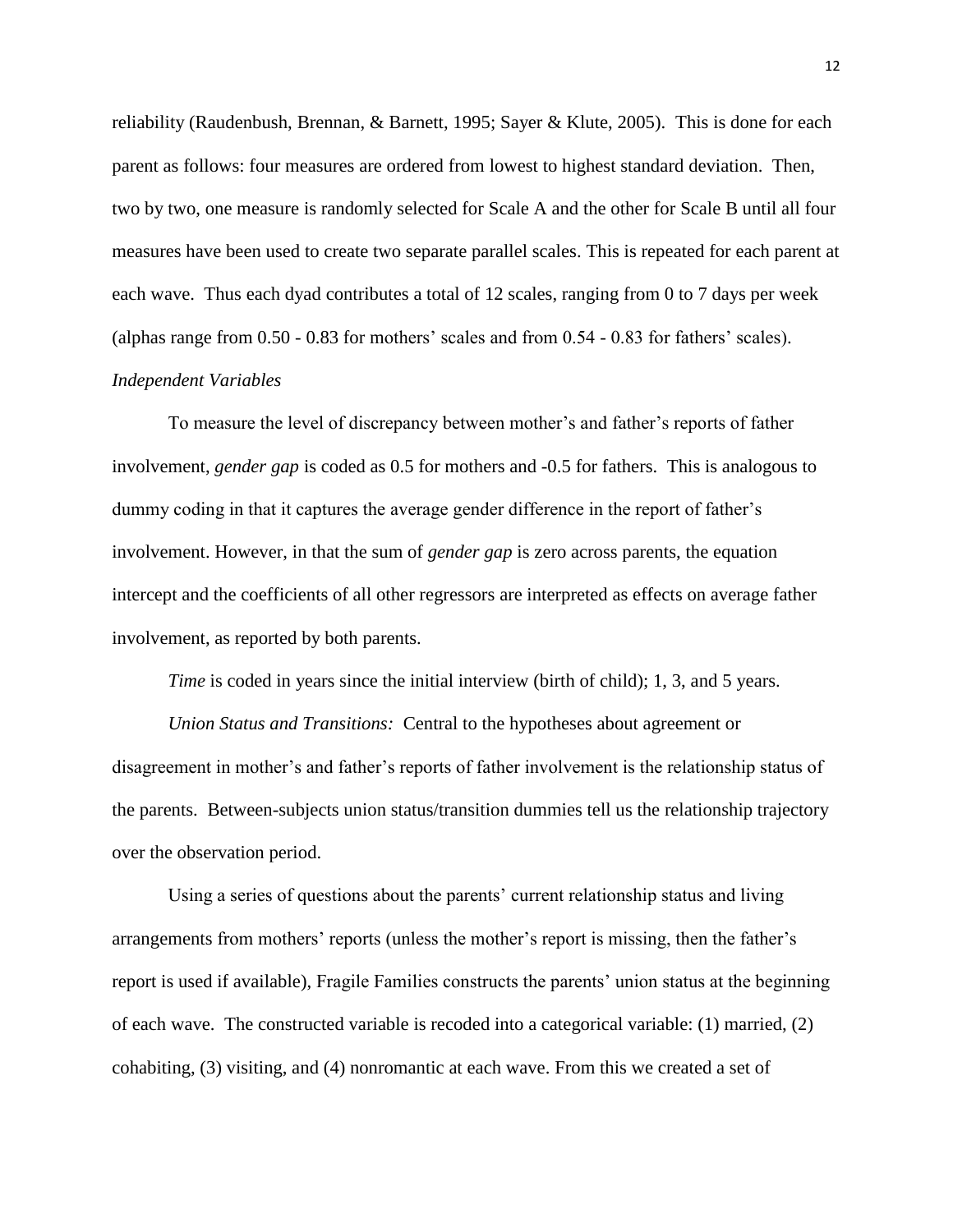between-subjects dummies to indicate stability or transition over the five-year observation period. The dummied categories are as follows: *continuously married* (reference), *continuously cohabiting*, *continuously visiting or continuously nonromantic* (combined into one category), *cohabiting to married*, *cohabiting to not cohabiting* (visiting or nonromantic), *married to not married*, *visiting/nonromantic to cohabiting*, *visiting/nonromantic to married*, *between visiting and nonromantic* (either direction), *two or three transitions.*

*Father and Mother Characteristics*: Mother's and father's education are both taken from self-reports. Each parent reports their highest level of education at baseline. Constructed dummy variables are created indicating whether the father (mother) has *less than a high school degree*, *a high school diploma or equivalent* (reference), *some college or technical training*, or *a college degree or above*. The constructed variable of *father's age* measured in years at baseline is included. As mother's age and father's age are highly correlated (.95), only father's age is included.

*Child Characteristics*: Gender of child is taken from the mother's baseline survey: *boy* (1), *girl* (0). Fragile Families constructs a variable indicating whether the focal child was considered low birth weight. Original coding of this variable is maintained: (1) *low-birth weight*, (0) *normal weight*. At each wave, fathers are asked about their child's overall health, ranging from (1) very poor to (5) excellent. Due to the skewed distribution, a time-varying dummy is created indicating father reports child's health as *excellent* (1) or *less than excellent* (0). Fathers' reports are used instead of mothers' reports because fathers' own perspectives of their child's health may be more important to his level of involvement than the mother's.

*Dyad Characteristics*: Based on questions about racial and ethnic background, Fragile Families constructs a race variable from which dummies are created to indicate the parents are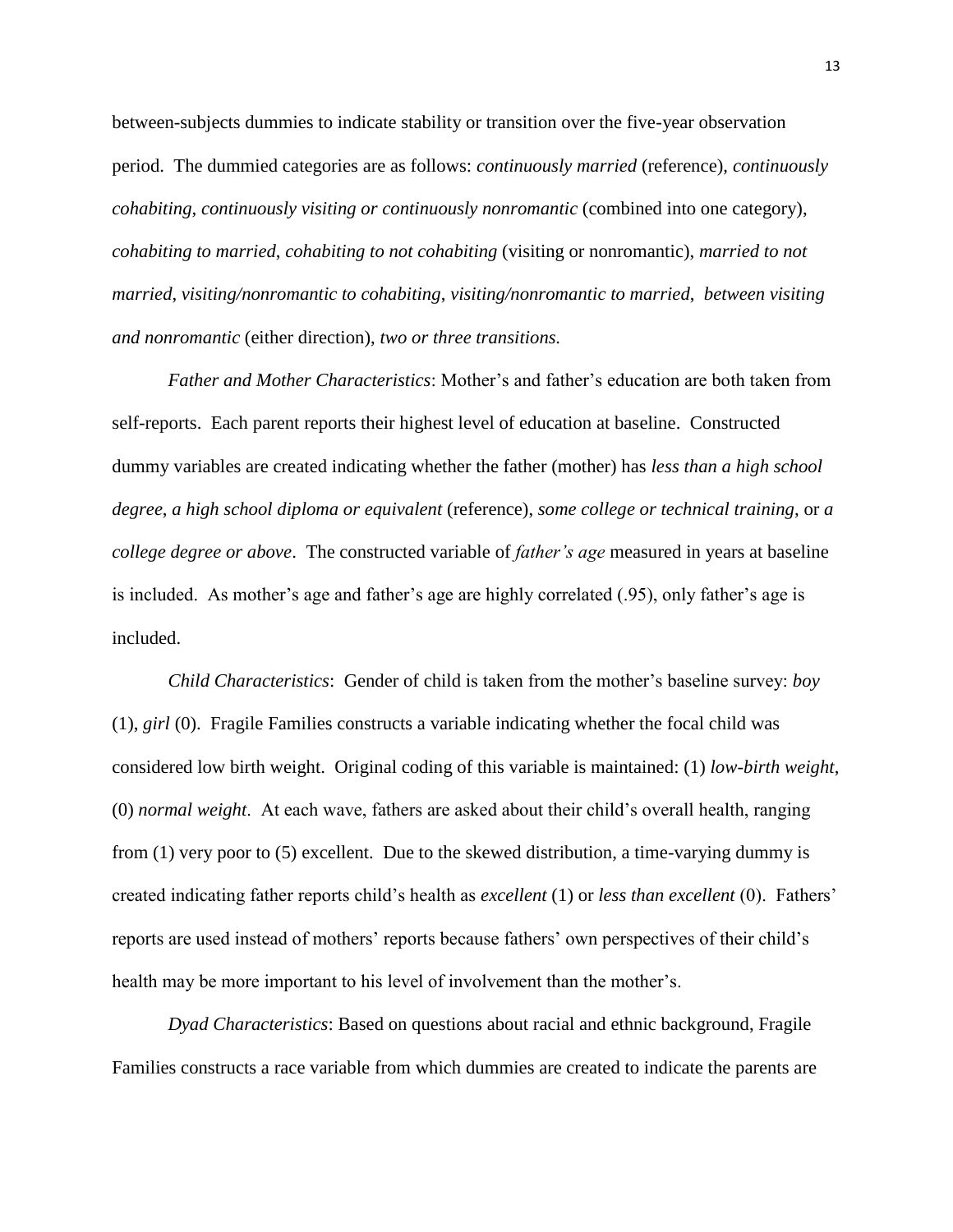both *non-Hispanic White* (reference), *non-Hispanic Black*, *Hispanic*, of *another racial/ethnic background*, or from *different racial/ethnic backgrounds*.

Mothers and fathers are asked at each wave how many children they have together and how many children they have by other partners. Using these questions to determine whether multipartner fertility exists, it is determined whether the dyad has *only the focal child* (reference), *only biological children together*, *the mother has children who are not biologically related to the father*, *the father has children who are not biologically related to the mother*, or *both parents have other biological children*. These variables are time varying. Note that other children, if present, are not necessarily living in the same household as the focal child and/or the father.

At each interview, mothers and fathers are asked to report the number of hours worked per week at their current or most recent job. Dummy variables are created for fathers (mothers) at each wave indicating father (mother) *does not work* or *works part-time* (0) or *works full-time* (1). Then a set of time-varying labor force participation dummies is created to indicate *both mother and father work full-time* (reference), *father only works full-time*, *mother only works fulltime*, *neither mother nor father works full-time*. There is a constructed measure at each wave that indicates the *time difference between the mother and father interviews*. It has been recoded in days, with negative numbers indicating that the father was interviewed first, positive numbers indicating that the mother was interviewed first, and 0 indicting they were interviewed on the same day. We also ran models using the absolute value of this indicator, however, there were no differences. This is necessary to include because differences in reporting may be simply due to the fact that mothers and fathers are reporting on different time periods in the child's life, even though questions are not asked about a specific time period. Furthermore, efforts were made to interview parents as close to each other as possible (Reichman et al., 2001). A long time period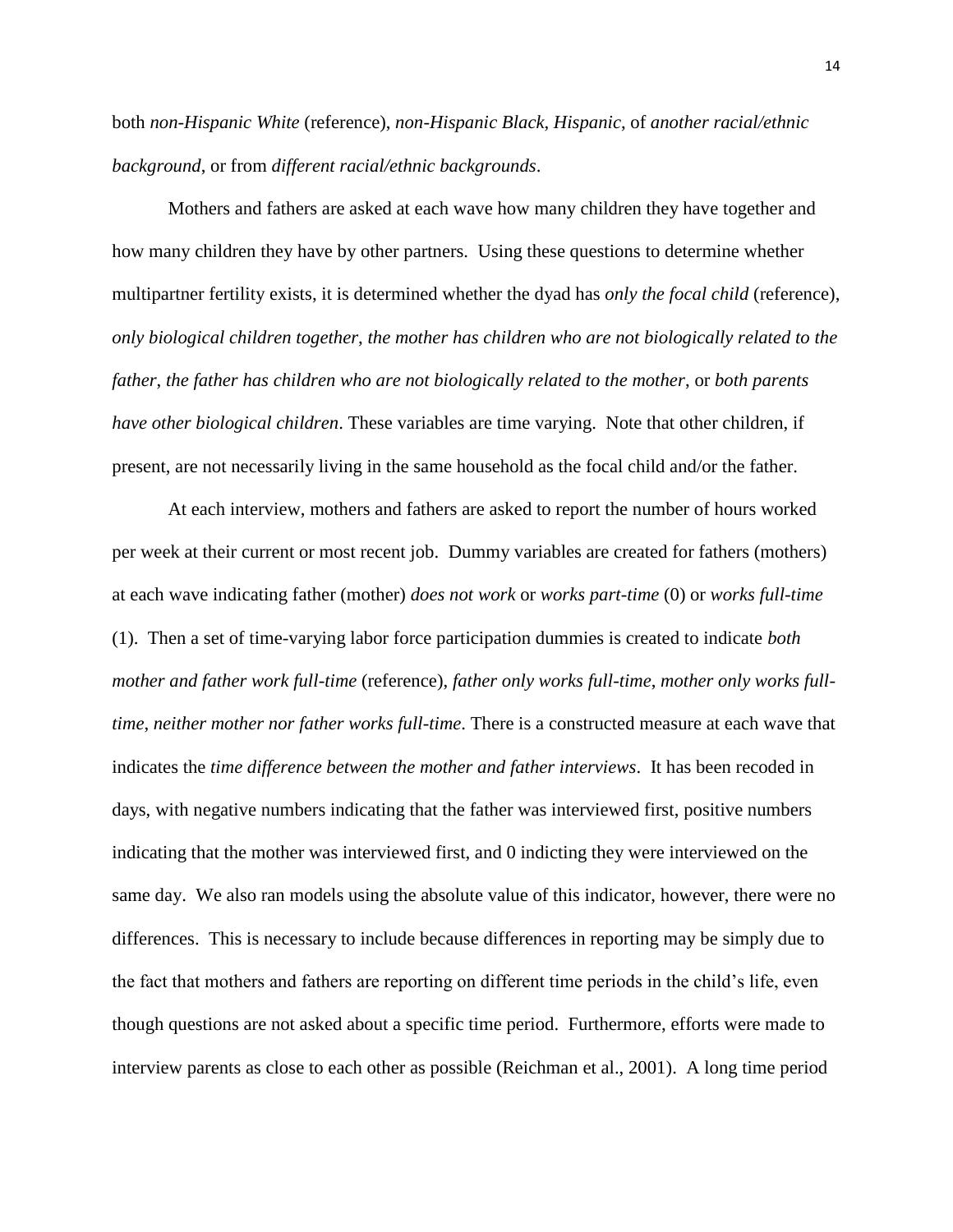between interviews may indicate that the mother did not know how to contact the father or other issues that may signify problems between parents.

#### *Missing Data*

Fragile Families is more representative of fathers than other datasets collected in recent years in that obtaining information from fathers, particularly unwed fathers, was a central goal and guided much of the research protocol. However, missing data for fathers is an important issue when using the Fragile Families data, particularly for the later waves. Based on the number of completed mother interviews at Time 0, 79% of fathers were interviewed at Time 0, 70% at Time 1, 67% at Time 3, and 65% at Time 5. Fathers' participation in the Fragile Families study is related to their involvement with the mother (Carlson et. al., 2004), in that married (89%) and cohabiting (90%) fathers are most likely to participate, followed by visiting (romantically involved but not living together (73%) fathers. Fathers who are friends with the mother (53%) or who are no longer romantically involved with the mother at the time of birth (28%) are least likely to be in the sample (figures at Time 0). (Father response rates by relationship status at each wave are available upon request.) It is clear from the foregoing that missing data for fathers are not missing completely at random, but rather a function of their relationship with mothers. However, they can be classified as *missing at random*, or MAR, because their missingness is a function of observed variables that are included as regressors in the model (Fitzmaurice, Laird,  $\&$ Ware, 2004). When missing data are MAR, maximum and restricted-maximum likelihood estimation based on the entire joint distribution of the responses yields valid coefficient estimates, provided that the model for the within-subject association is also correctly specified (Fitzmaurice et al.) We follow this approach here. Additionally, we have replaced any remaining missing data using multiple imputation with five replications of the dataset. Tabled coefficients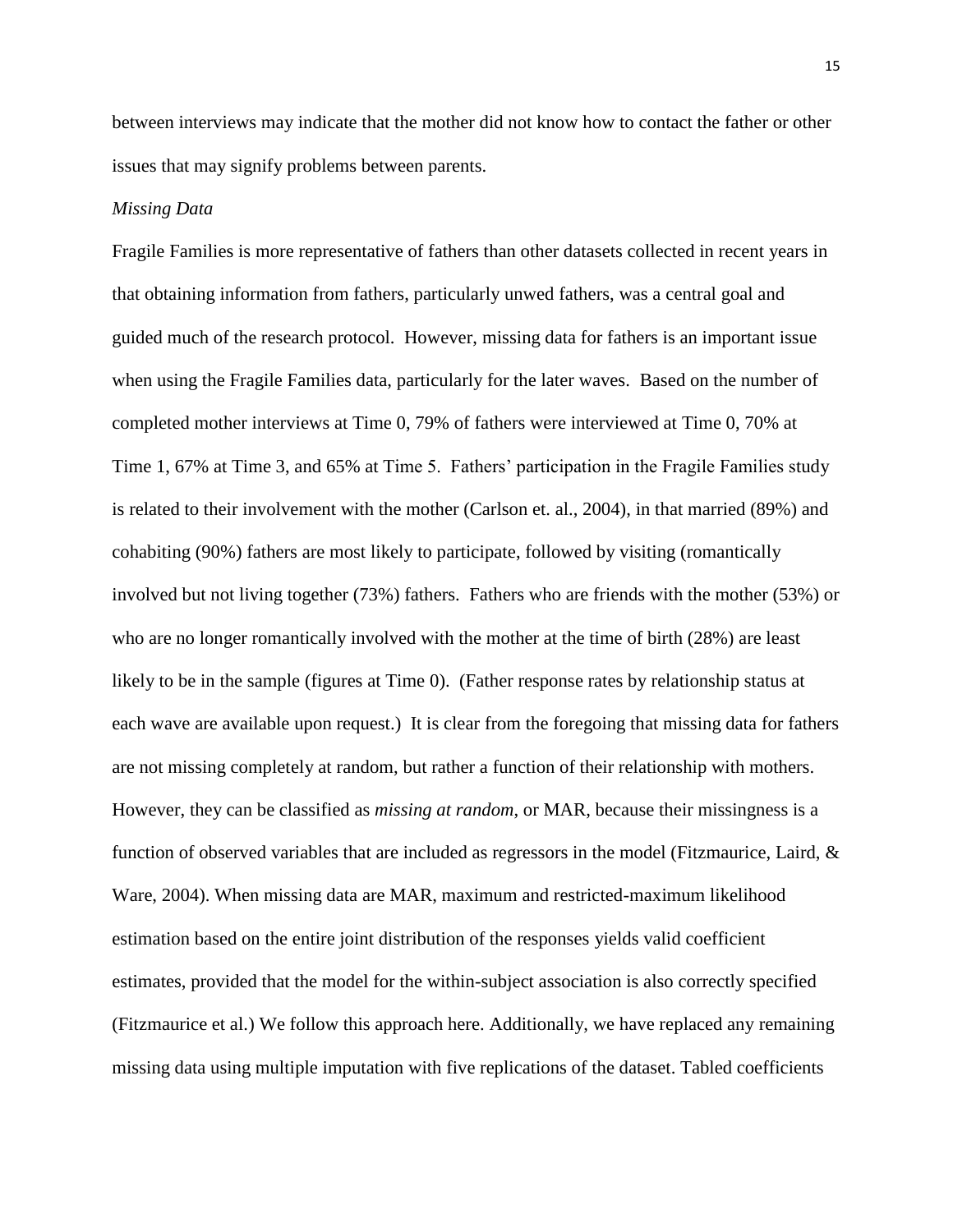and standard errors are weighted averages of coefficients and standard errors from all replicates (Allison, 2002).

#### *Analytic Strategy*

As our focus in this paper is on both the level of father involvement and the discrepancy in reports of same on the part of mothers vs. fathers, we employ the multilevel dyadic-discrepancy model used by Barnett and colleagues (Barnett, Raudenbush, Brennan, Pleck, & Marshall, 1995). This approach provides for the modeling of both level and discrepancy in an outcome across pairs of related respondents. The interdependence of mothers and fathers' reports is accounted for in the equation disturbance, which allows for both heteroscedasticity and serial correlation. Parameters are estimated using restricted maximum likelihood, an approach that incurs less bias in smaller samples than maximum likelihood (Fitzmaurice, et al., 2004). Coefficients are interpreted the same as in any regression model. Effects on the mother-father discrepancy in reporting are represented by interaction terms involving *gender gap* and the relevant regressor.

# RESULTS

#### *Descriptive Statistics*

Descriptive statistics for the current investigations are shown in Table 1. For time-varying variables, the mean is the average over the observation period.

#### [Table 1 About Here]

### *Father Involvement*

The average level of father involvement, both within and between sets of parents, is 3.38 days per week. Table 2 shows the average level of father involvement at each wave by reporter. At each time point, fathers report a higher level of involvement than mothers report. Fathers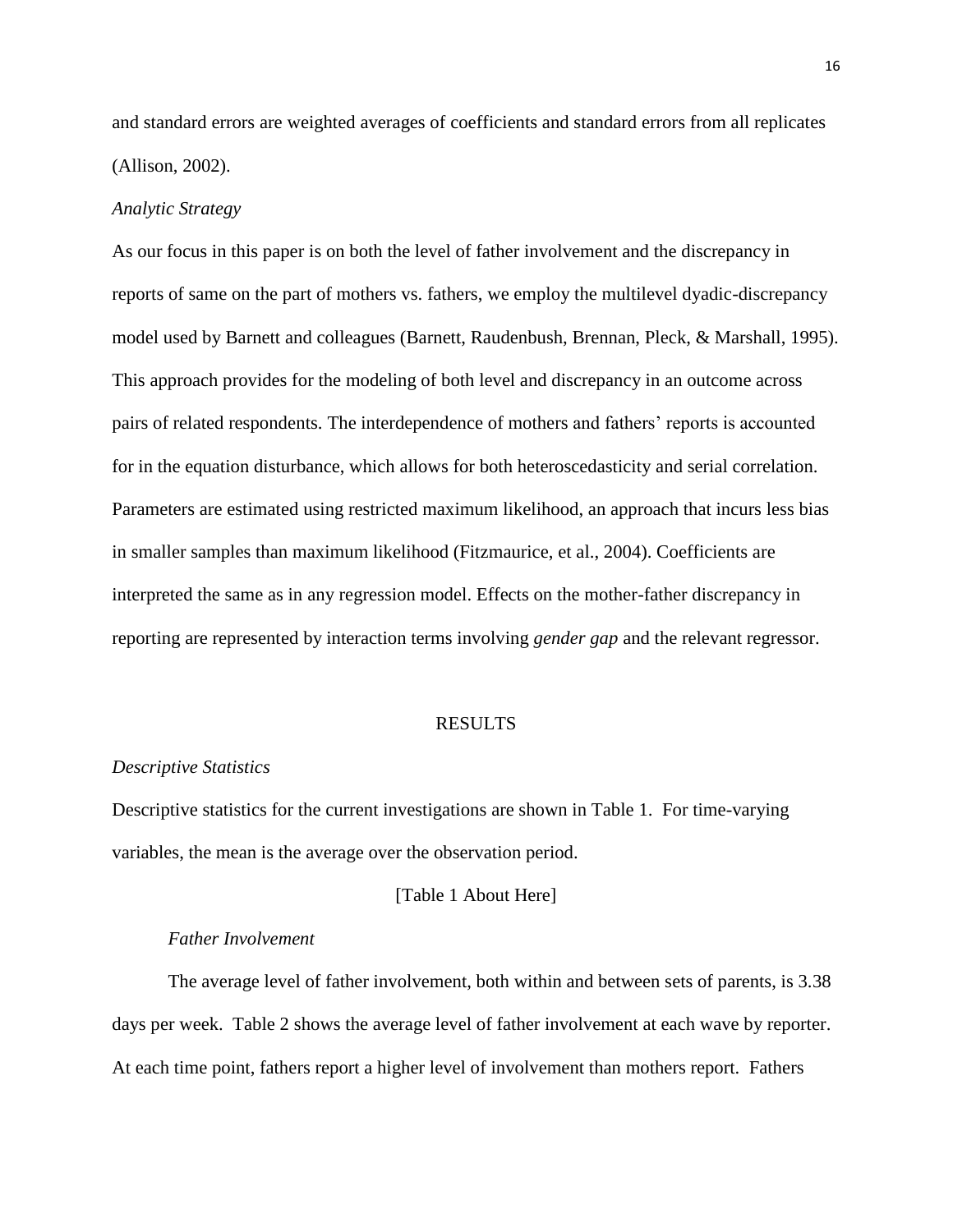report a linear decline in involvement over time, whereas mothers report slightly higher levels of involvement at time 3 than at time 1 and then report a decline by time 5. The pattern is shown graphically in Figure 1.

# [Table 2 and Figure 1 About Here]

## *Union Status/Transitions*

Twenty two percent of the sample remains married for the five years under observation, 7% continuously cohabit and 7% remain either continuously visiting or continuously nonromantic over time. Therefore, only 36% of this sample remains in a stable family form over the first five years of a child's life. The remaining 64% experience at least one transition; 16% experience two transitions, and 6% experience three transitions (not shown). Of the 42% who experience one transition, there are six possible transitions captured here. Of those who are married at birth, 81% remain married over the observation period, 16% divorce, and 3% experience two or three transitions with the other biological parent. Not surprisingly, parents who are married at birth have the most stable unions. Among those cohabiting at the child's birth, 19% remain in long-term cohabiting unions, 22% transition to marriage, 34% separate, and 25% experience two or three transitions. Forty one percent of parents who are cohabiting at the child's birth actually remain in stable unions over the five years of observation. Parents who are in visiting relationships or who are not romantically involved at the child's birth are the most unstable. Nineteen percent remain visiting or nonromantic over five years. Four percent transition to marriage, and 8% move in together but do not marry. Thirty seven percent transition between visiting and being nonromantic (in either direction) one time. Thirty two percent make two or three transitions. Clearly these parents experience the most transitions,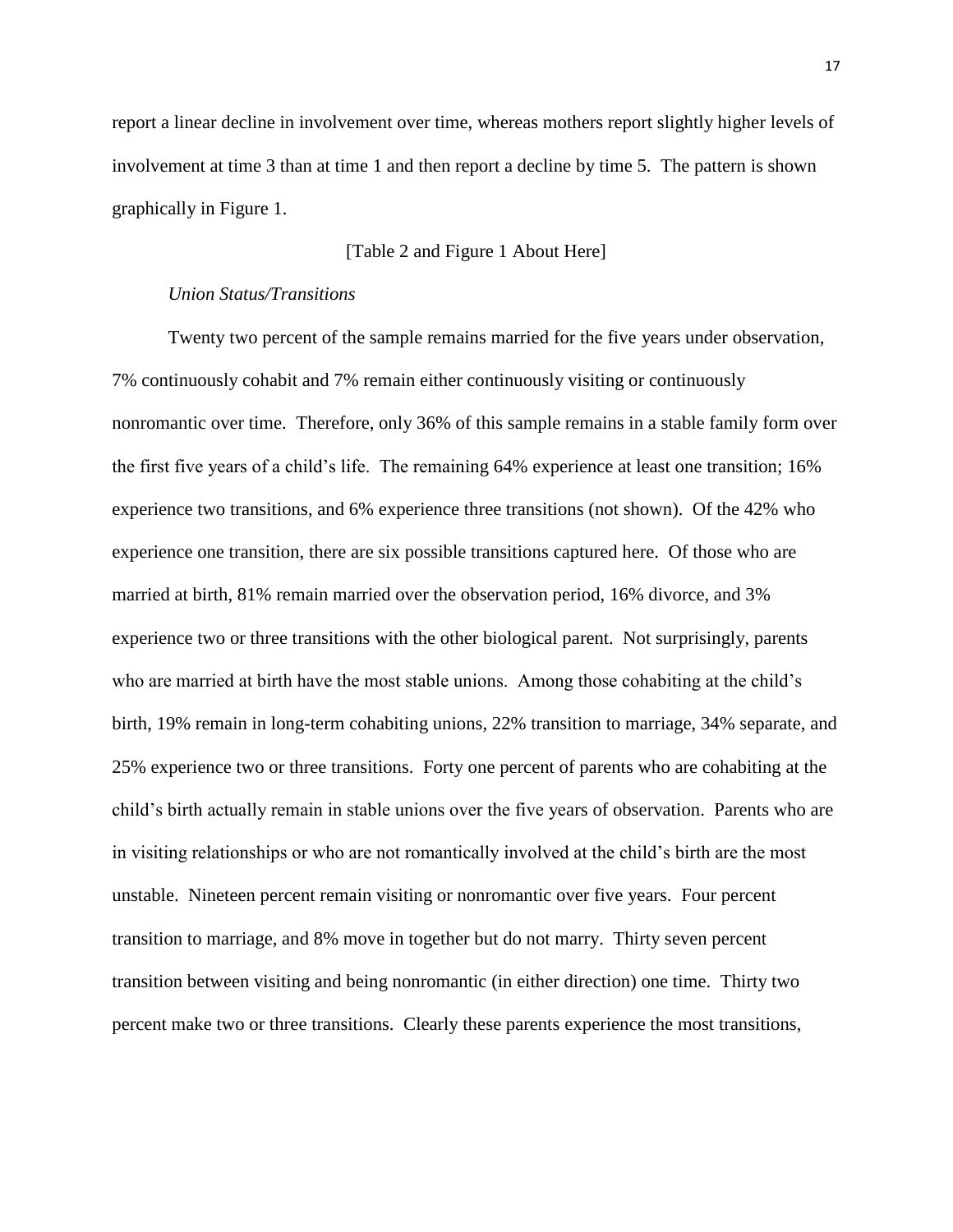which may or may not include movements of the father in and out of the household, and spend the most time at separate residences.

## *Father Involvement by Union Status*

Figure 2 shows average father involvement by union or transition status over time. Differences are assessed using ANOVA (table available upon request). At Time 1, parents who transition from cohabitation to marriage exhibit the highest levels of father involvement, followed closely by those who continuously cohabit, are continuously married, or those who are visiting/nonromantic at birth but transition into marriage (differences not significant). By Time 3 and at Time 5, those who transition from visiting/nonromantic to either cohabitation or marriage have levels of involvement, which are statistically the same as the three continuously resident groups. The three groups that experience the sharpest decline in involvement are parents who experience a divorce, parents who experience two or three transitions, and parents who were cohabiting and then break up. By Time 5, it appears that cohabiting parents who separate report slightly higher levels of involvement than married parents who divorce, however, this difference is not significant. Clearly, visiting parents and parents who are nonromantic have the lowest levels of involvement. Whether these states are continuous or there is a transition between the two, fathers who are continuously nonresident exhibit the lowest levels of involvement at all time points. By Time 5, fathers who are nonresident spend, on average, about two days per week with their children.

#### [Figure 2 About Here]

## *Dyadic Univariate Hierarchical Linear Models*

The unconditional means model is shown in Table 3A Model 1. The intercept, or the true couple mean level of father involvement, is 3.25, which indicates, on average, couples report that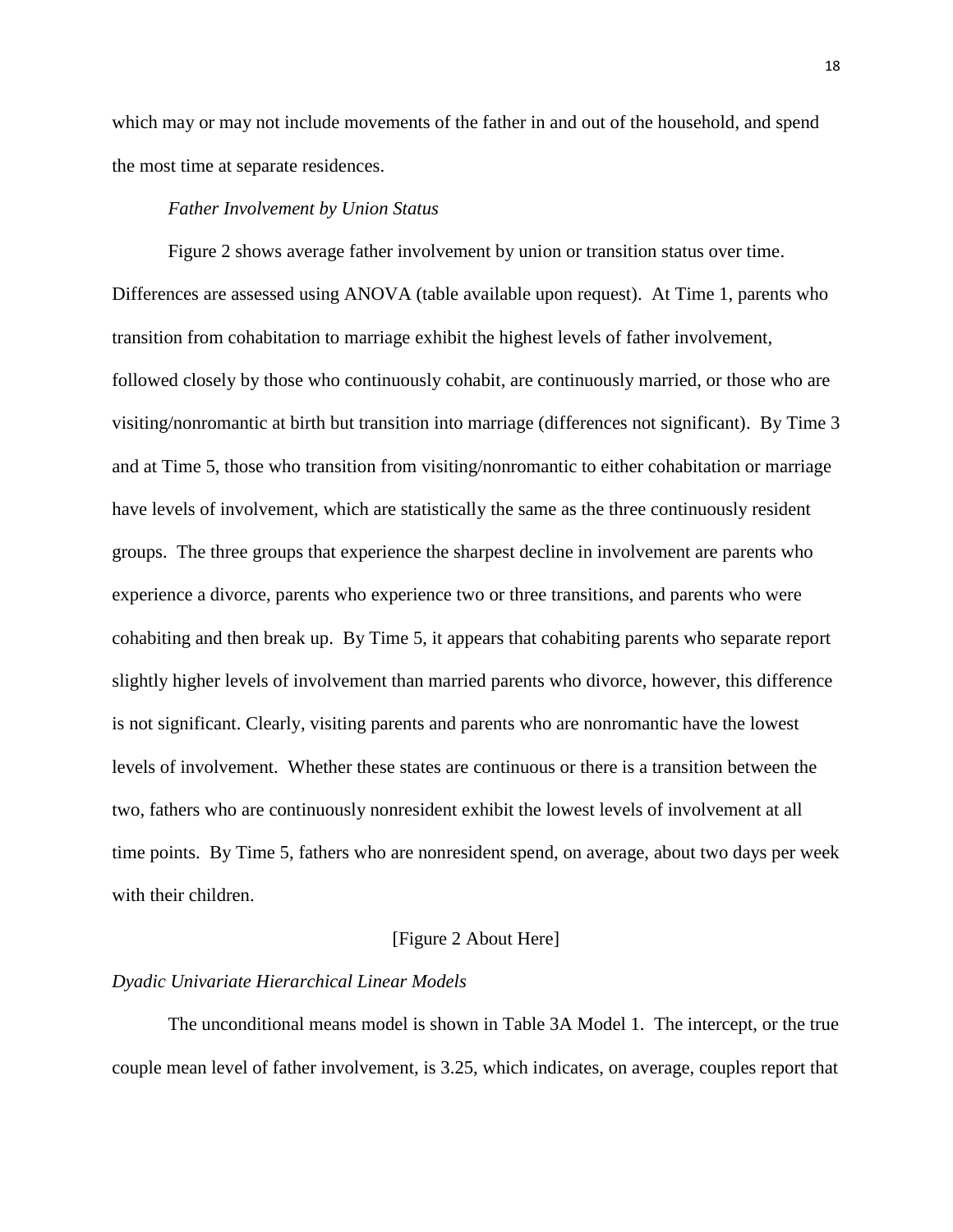fathers are involved with their children about half of the week (recall the father involvement scale ranges from 0 to 7 days). There is significant variability in couple average father involvement across couples (not shown).

# [Table 3 About Here]

The variable for gender gap is added in the unconditional gender gap model. Average mean father involvement is 3.25, and mothers, on average, report father involvement to be 0.57 days less than fathers report. Thus parents report a moderate level of father involvement, with mothers reporting lower levels of father involvement than fathers report.

Model 3 adds the effect of time, and its coefficient indicates that the average level of father involvement declines over time. This is consistent with Figure 1. Although the graph does not suggest that there is an interaction between gender and time, this possibility is tested nonetheless as shown in Model 4. It does not appear that the gender gap in reporting changes over time.

The between-subjects dummy variables that measure union stability or transitions over the observation period are entered in Model 5 in Table 3B. All father, mother, child, and dyadic controls are included in this model (and subsequent models) but are not shown in the table. This model explains 12% of the variance in father involvement. *Continuously married* is the reference category. The intercept has increased, which indicates, among continuously married parents, true initial (i.e., at Time 1) mean level of father involvement is 4.39 days per week. Gender gap and time are relatively unchanged from prior models (gender gap of -0.52 and a - 0.17 unit decline in father involvement per year). Continuously cohabiting parents and parents who transition from cohabitation to marriage report average levels of father involvement that are *higher* than those of continuously married parents. Visiting/nonromantic parents who transition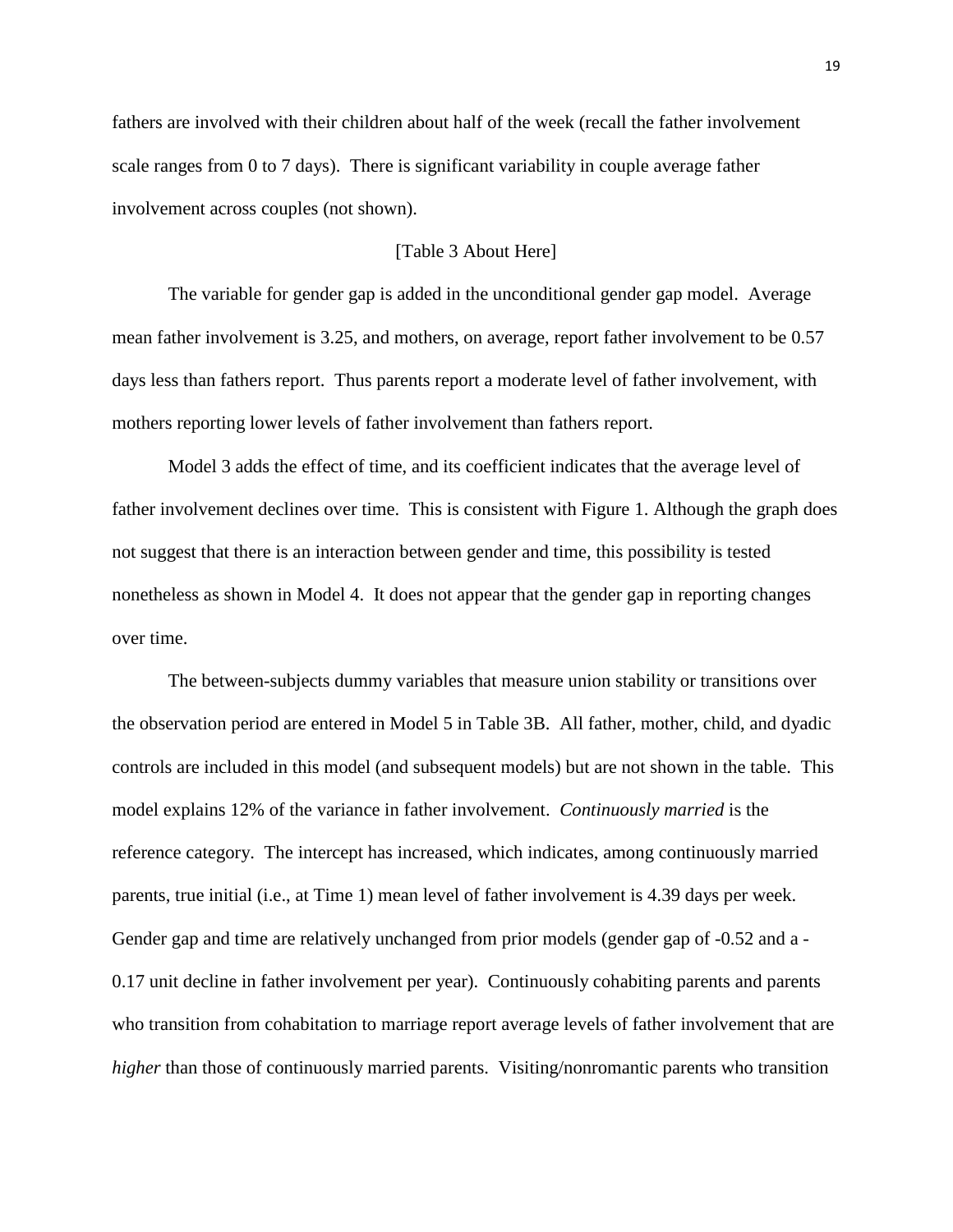to marriage or cohabitation exhibit levels of involvement that are the same as (i.e., not statistically different from) those of continuously married parents.

Parents whose coresidential union (marriage or cohabitation) ends have lower levels of involvement, on average, than continuously married parents; about a half of a day less. Fathers who are continuously nonresident (visiting or nonromantic) have the lowest level of involvement--1.55 days less than continuously married parents. Parents who transition between visiting relationships and not being romantically involved report average father involvement as 1.26 days less than continuously married parents. Couples that make two or three transitions report lower average father involvement than continuously married parents but only by less than a third of a day. Recall that these transitions may include periods of residency (marriage or cohabitation) in which father involvement is higher, thus the difference between involvement among these fathers and continuously married fathers is small.

In further analyses (results not shown), the contrast category was changed to understand the associations between other union status and union transition groups. When continuously cohabiting parents are the reference group, there is no significant difference between them and cohabiting parents who marry and visiting/nonromantic parents who form cohabiting or marital unions. Furthermore, compared to the continuously visiting or nonromantic parents, all other groups exhibit higher levels of father involvement (statistically significant) of one to two days more per week. There is no statistically significant difference in involvement between married fathers who experience a divorce and cohabiting fathers who experience a separation.

Model 6 shows the between-subjects union transition dummies and their interactions with time. The slope for continuously married parents is -0.18, which indicates that father involvement declines by 0.18 units per year, on average. There are few statistically significant

20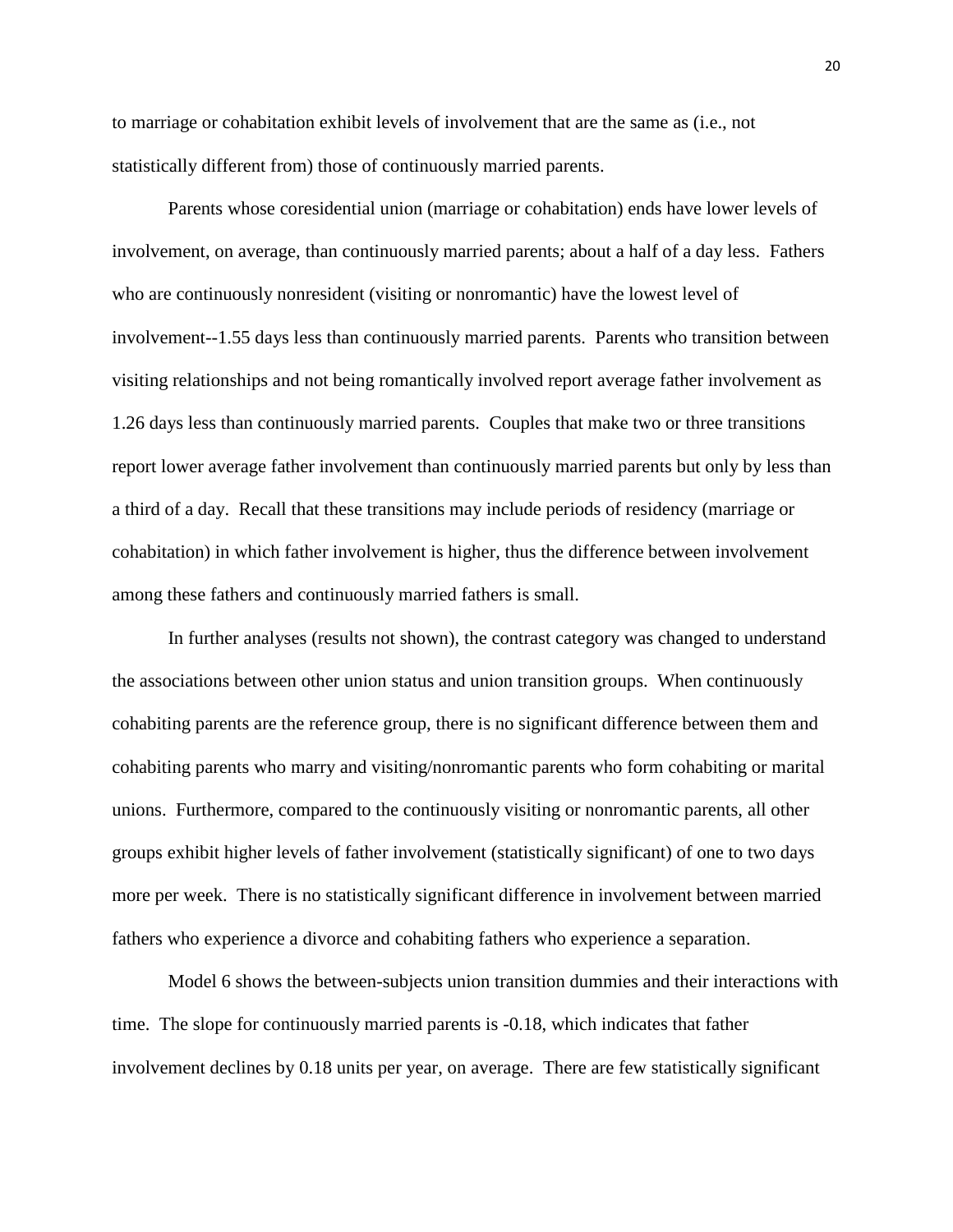differences in father involvement over time by union status or transition. Married fathers who separate or divorce experience a decline in involvement over time (-.27). Those who are nonresident at the child's birth but become resident over time increase their involvement more than continuously married fathers, however, they are merely "catching up" given their lower level of initial involvement. The decline in involvement over time is statistically the same among cohabitors who separate and marrieds who divorce (not shown).

Union status and transitions are interacted with gender gap in Model 7. This model shows that continuously married mothers report father involvement to be about a third of a day less than fathers report. Couples who are continuously in a romantic, coresidential union or who enter a coresidential union during the observation period have about the same level of discrepancy. However, those who are continuously visiting/nonromantic or transition between those states, those who separate over time, and those who experience multiple transitions exhibit a larger discrepancy between reporters, about two-thirds of a day difference on average.

The effects of control variables in Model 5 (not shown) are as follows: fathers who have some college education or a college degree spend more time with their children than fathers with less education (0.13 and 0.39 days, respectively), and the difference between fathers with some college and those who have completed their college degree  $(+0.26)$  is statistically significant. Father's age is negatively associated with level of involvement but the impact is minimal. Mother's education does not influence the level of father involvement.

It appears that child gender is not significantly associated with father involvement. There is also no difference in average level of involvement between fathers of low birth weight babies and fathers of average weight babies. On the other hand, fathers are more involved with children whose health they rate as excellent than with children whose health is less than excellent. If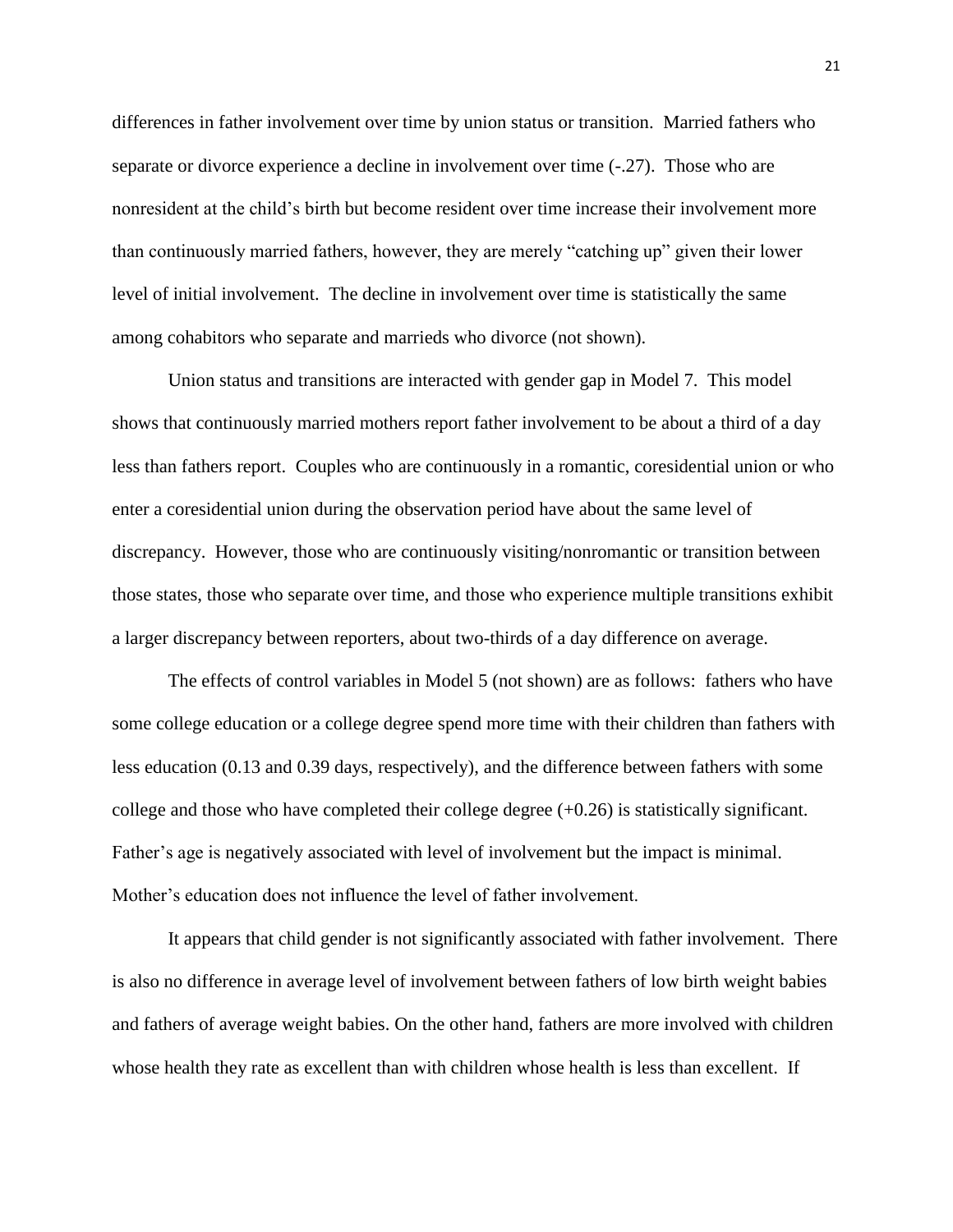child health is removed from the model, low birth weight still is not significantly associated with father involvement.

Black and Hispanic parents report lower levels of father involvement than White parents (-0.16, -0.36, days, respectively). Hispanic parents report father involvement to be 0.19 days less than Black parents and 0.23 days less than interracial parents (results not shown). No other racial/ethnic contrasts were significant. Compared to parents for whom the focal child is their only child, father involvement is lower when both parents have children with other partners. Compared to families among whom the mother has a child(ren) by another father(s), fathers are less involved with focal children when older biological children are present, when fathers have children by other partners, and when both partners have children with other partners. Labor force participation was not a significant predictor of involvement. The full model explains 12% of the total variance in father involvement.

# **DISCUSSION**

This research utilizes data from four waves of the Fragile Families and Child Wellbeing Study to determine (1) the trajectory of father involvement over the first five years of the child's life, (2) by union status and union transitions, and (3) the extent to which mothers report lower levels of involvement than fathers report by union status and union transitions over the same time period. Research is increasingly highlighting the importance of father's involvement with their children for a range of child outcomes as well as for father's overall well-being. Given the growing number of children being born to unmarried and cohabiting parents, and the instability of those unions, examining how father involvement changes over time within various family structures is important.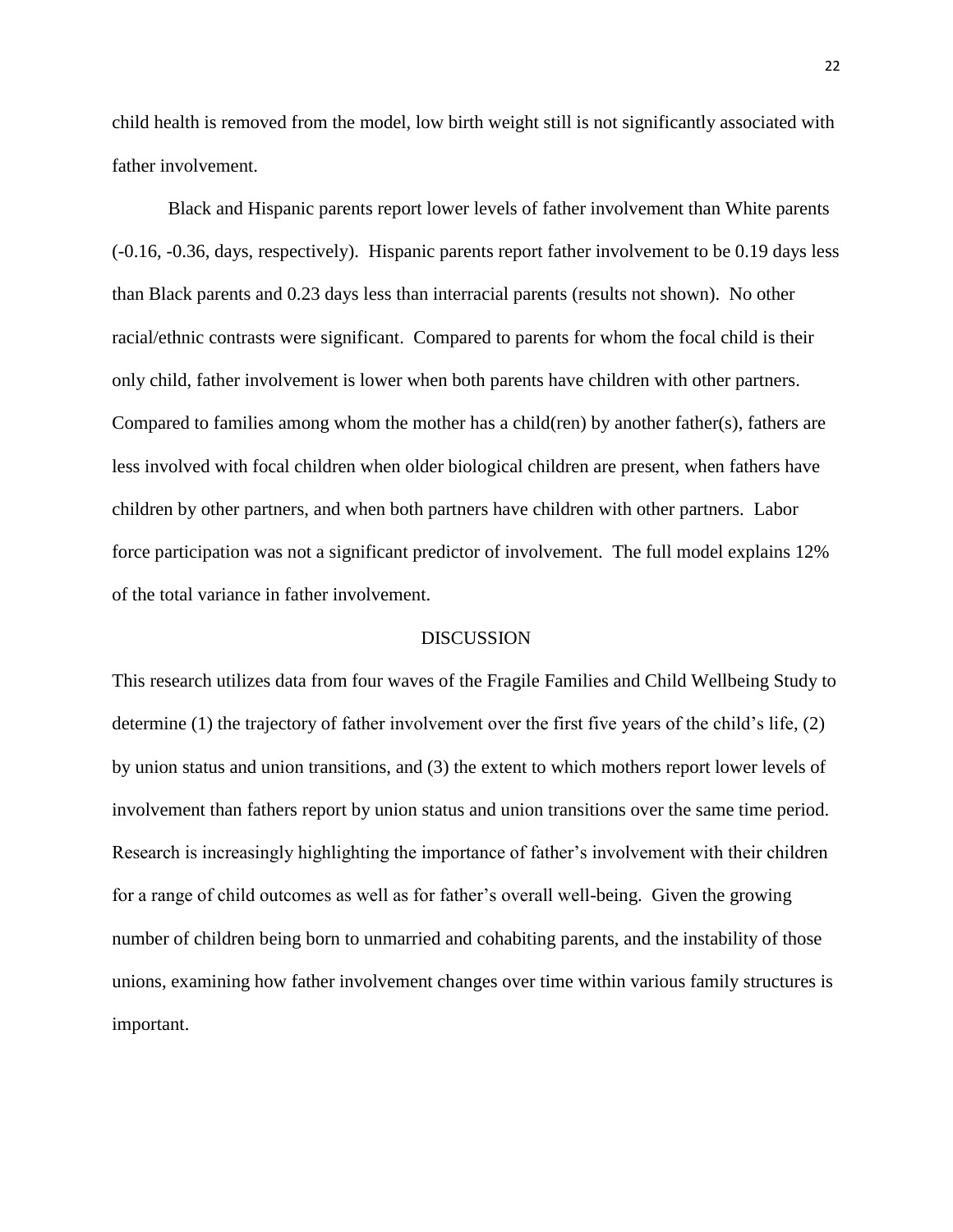The results show that there is a moderate level of father involvement, on average, and involvement declines over time. Consistent with prior work (Coley & Morris, 2002; Mikelson, 2008), we have shown that mothers routinely report lower levels of father involvement than fathers themselves report, particularly among continuously nonresident parents and parents who dissolve their union at some point after the birth of a child. This raises concerns about the advisability of overreliance on mothers' reports of father involvement, particularly when fathers' reports are available.

Beyond supporting previous findings, however, this study adds two major contributions. First, this investigation is the first to examine the level and trajectory of father involvement by union statuses and transitions over time. Fragile families are characterized by high levels of instability, yet many studies of father involvement either focus on residency or marital status (married or not). Few studies attempt to fully examine the range of continuous union statuses as well as the various transitions in status that couples experience to determine the association with father involvement. We have shown that union stability and transitions are associated with differing levels of father involvement, although patterns do exist by residency. Continuously married or cohabiting fathers and fathers who transition from cohabitation to marriage are more involved by about two days each week than fathers in other family structure groups. The package deal hypothesis would lead us to believe that married fathers have the highest levels of involvement, however, we find that cohabiting fathers who live together for five years or who transition to marriage over that time are actually *more* involved with their children than continuously married fathers. This is perhaps evidence that cohabiting fathers are less gendertraditional when it comes to their children than married fathers, although attitudes were not examined here. Additionally, there is an advantage to forming a union after a nonmarital,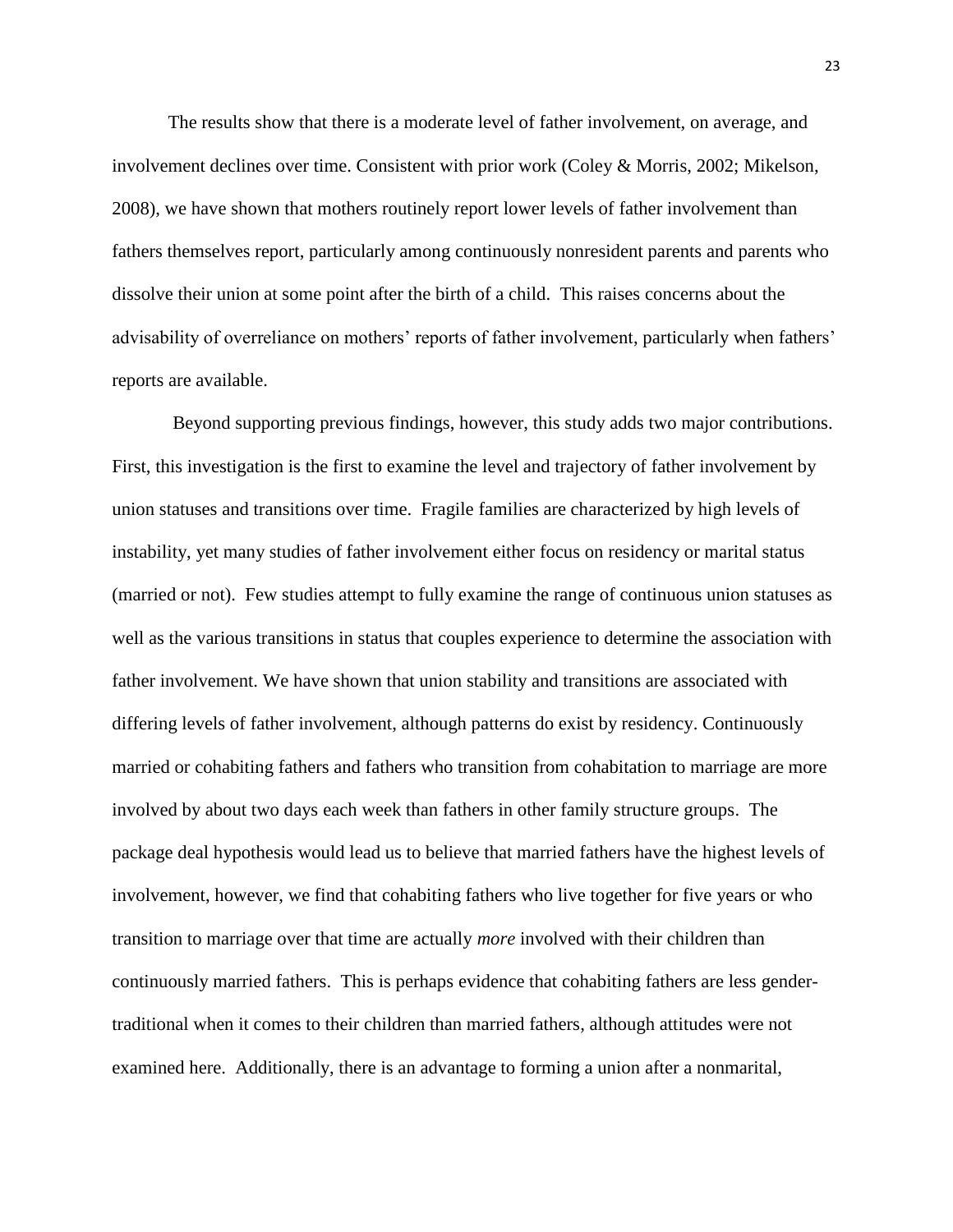nonresident birth, whether it is a marriage or cohabitation, in that average level of father involvement is the same as when couples are in continuous residential unions. This supports the notion that as long as parents are romantically involved, are in a coresidential union at some point, and remain in that union, children can expect to spend over four days a week playing, singing songs, and reading or telling stories with their fathers.

Taken together, these results show that the "package deal" theory can be extended to cohabiting couples. This is good news for cohabiting couples and for policymakers. In the current social climate, we tend to view cohabitation as "less than" marriage (Waite & Gallagher, 2000), given that it is not a legal institution and that research typically finds that the well-being (financially, relationally, physically) of marrieds is often better than that of cohabitors in general (Brown, 2005). As such, policymakers have allocated money to support marriage promotion programing and other such campaigns to strengthen families, particularly for low-income couples. As Fragile Families is a low-income, urban sample, this research calls those decisions into question. An argument can be made that cohabitation is more similar to marriage among low income couples than typically expected, particularly among those with children. Qualitative research has shown that low-income cohabiting couples say that "everything's there except money," meaning that the love, commitment, trust, and children are there, but they do not have the financial resources in place to transition to marriage (Smock, Manning, & Porter, 2005). We show that cohabiting and married fathers, whether continuously so or transitioned to over five years, have the same level of involvement with their children. This involvement could imply a higher level of commitment to the family (Levy-Shiff, 1994) and reduce the odds of separation. What this research cannot show is how these processes unfold among more advantaged groups. It is possible that cohabitation is more similar to marriage among disadvantaged groups who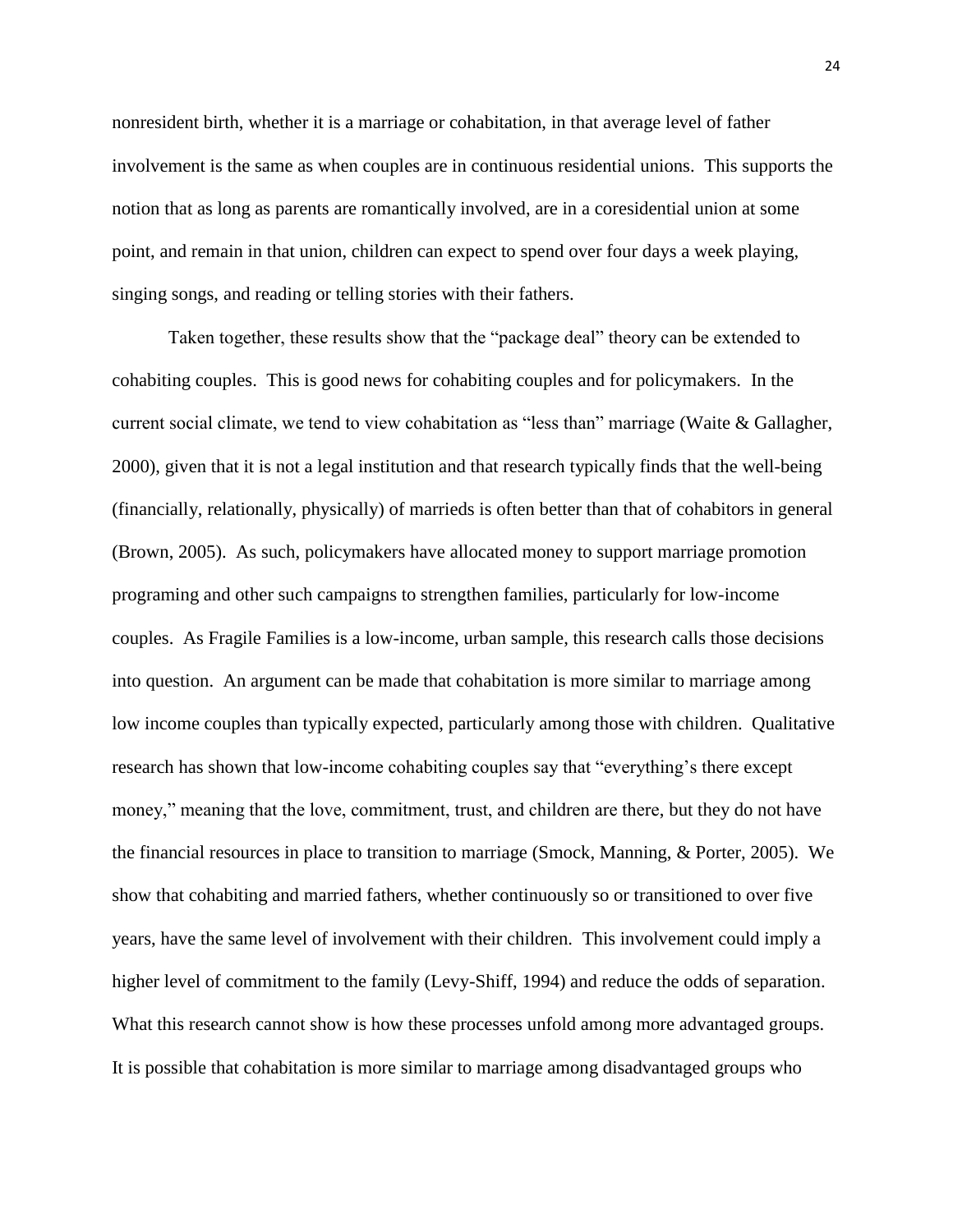consider marriage to be a capstone. Perhaps for those in more advantaged groups, who do have the luxury of getting married, cohabitation still operates as a lesser status. This may also be the case for cohabitors without children. Perhaps cohabitors with children feel more like a family and therefore have a higher level of commitment than cohabitors without children. Future research is needed to tease out the role of cohabitation among various groups in modern day society.

The package deal has typically been used to discuss married fathers, however, when the argument is turned on its head, it would follow that fathers who separate from mothers or who were never involved romantically with mothers since the child's birth would be minimally involved, if at all. They do not have the package deal as they are not romantically tied to mothers, not the full-time protectors, nor the main financial providers. While father involvement does decline after a separation (i.e., after the package has dissolved), fathers are involved about three days per week, on average. Continuously nonresident fathers spend just over two days per week with their children, on average, although this may be inflated due to sample selection issues. For many nonresident men, the package is not needed to be involved with their children. Futhermore, the level of father involvement among those who experience a separation (unmarried, cohabiting couples) is no lower than among those who experience a divorce. It has been assumed that divorced fathers, who have legal benefits and obligations to their children following a divorce, may be more involved with nonresident children than cohabiting fathers who do not have legal arrangements after separation (Tach et al., 2010). This research challenges that assumption and supports work by Laughlin, Farrie, and Fagan (2009). Once again, this is perhaps evidence that the role and obligations of being a father do not differ much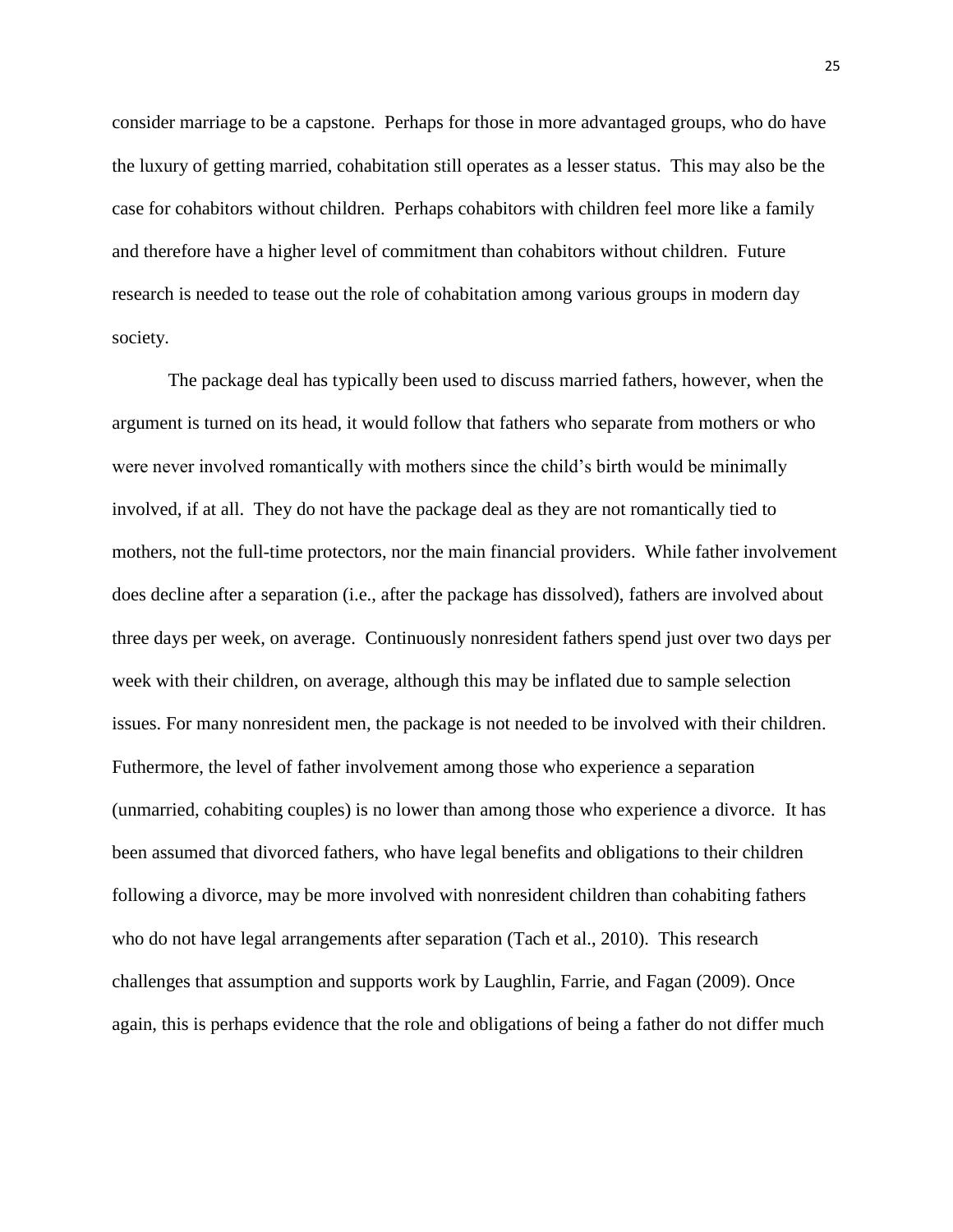between married and cohabiting men, resulting in similar levels of involvement after a separation.

The second contribution is the examination of levels of discrepancy between mothers' and fathers' reports of father involvement. Prior work on this subject only uses cross-sectional data and has not considered how such discrepancies might vary by union status or transitions across statuses (Coley & Morris, 2002; Mikelson, 2008). We find that parents who are married or cohabiting or who transition to a marital or cohabiting union over time have more similarity in reporting, although mothers report slightly lower levels than fathers, than nonresident parents. Although it cannot be determined here whose report is more accurate, when mothers and fathers' reports are similar to each other, it may not matter much whose report is used in analyses. However, among nonresident couples who report differences in father involvement of about a day, whose report is used is more consequential. Future studies that utilize reports of father involvement only from the mother should acknowledge that their reports are likely to be lower than fathers would report, particularly if the father is nonresident. Time diary data should be collected in future studies to determine whose report of father involvement is more accurate.

While much has been learned from this study, there are a few limitations that must be addressed. Our results may be more representative of fathers who are married to or cohabiting with the mother than less involved fathers and fathers who are in visiting relationships or not romantically involved with the mother. Furthermore, fathers who participate in this study are likely to be more involved than fathers who do not, regardless of their relationship with the mother.

Second, although this study uses rigorous and sophisticated statistical techniques to account for the dependency between reporters and measurement error, the goal is to examine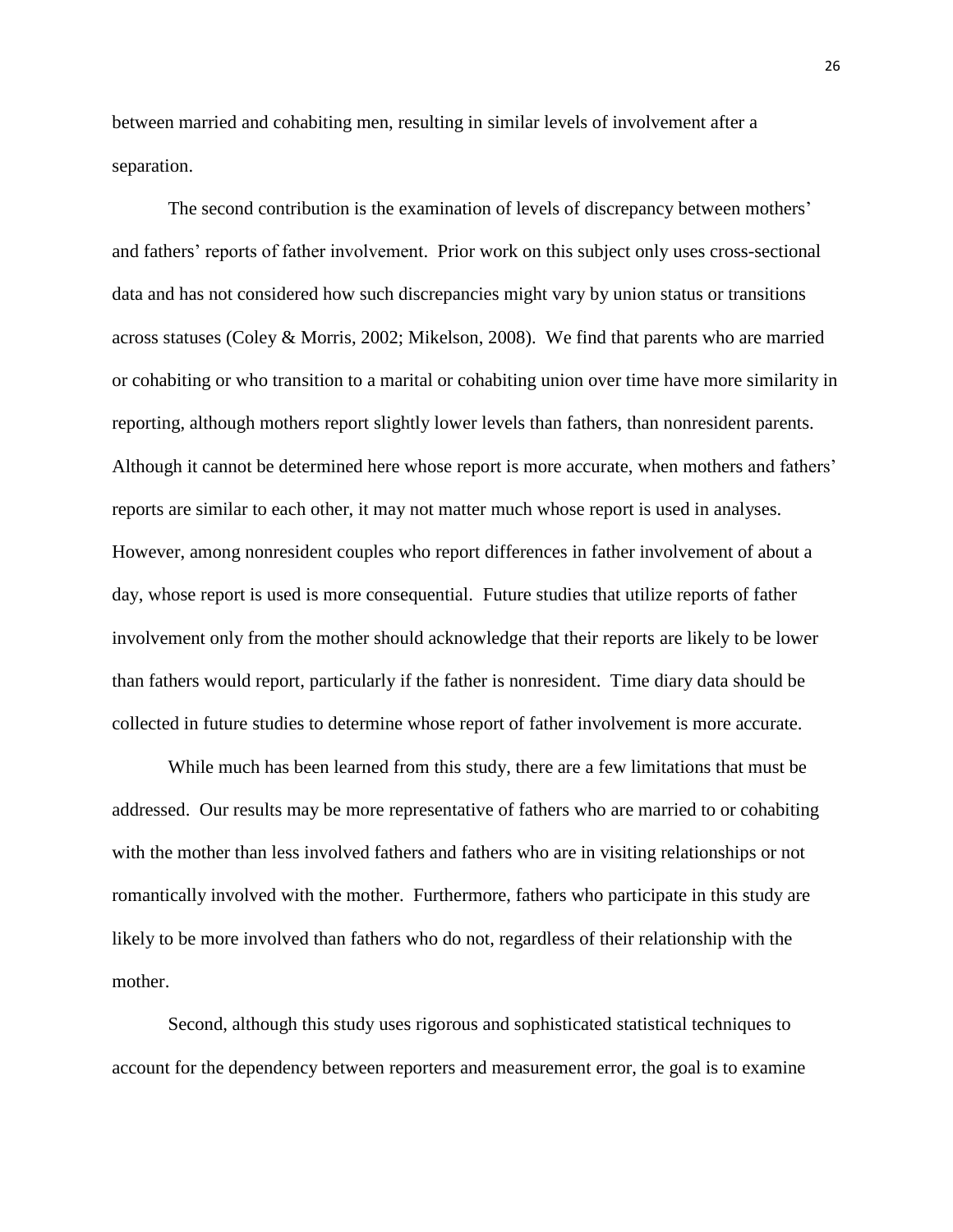change over time. These necessities require the same items to be measured across time. Unfortunately, there are only four measures that are the same at all three waves of data collection: singing songs or nursery rhymes, reading stories, telling stories, and playing inside with toys. These measures could be considered playful involvement. We would have liked to include measures of caretaking as well, but this is not possible as those measures change over time. Nonetheless, playtime between fathers and their children is an important component in children's development.

Third, we are not able to examine how father involvement changes from before, to after, a transition. There are three continuous states and six types of transitions that could be made between each of the four waves for a total of 36 combinations. An attempt to model the effects of all of these changes would have rendered too unwieldy a model.

This study provides guidance for future work in that examinations of nonresident father involvement measured from the mother may be significantly lower than fathers would report, particularly for nonresident fathers. We would argue, as social psychologists often do, that what is real to the individual is real in its consequences (Thomas, 1931). Researchers should consider the nature of their research questions and who their questions are about when deciding whose report to use. When focusing on the association between mothers' outcomes and father involvement, perhaps using mothers' reports would be most appropriate; a similar argument can be made for fathers. When available and age appropriate, using children's or adolescent's reports of father involvement may be most important when studying their outcomes. This is an area for future investigation, as unreleased waves of Fragile Families include data from schoolaged children.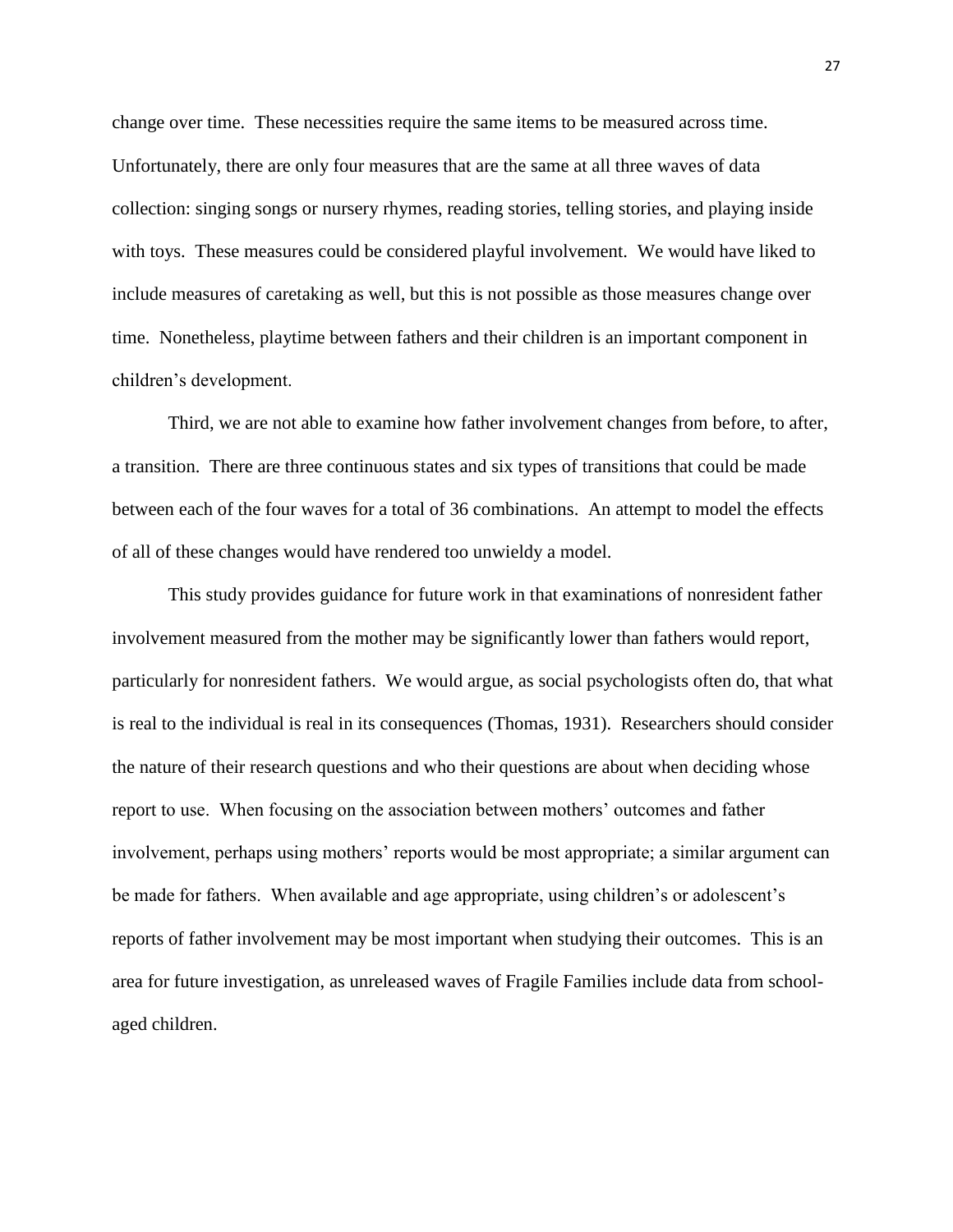This study opens a door for future research. Future work should examine these questions with other types of father involvement (care, accessibility, responsibility) and perhaps should be focused on residency status rather than union type per se. Additionally, an examination of father involvement before and after a transition and the effect of multiple union transitions on involvement would be fruitful as well. More research is needed to determine if the patterns found here exist among more advantaged populations. As cohabitation continues its rapid growth in the U.S. and it becomes an increasingly prevalent location for childbearing, we may continue to see cohabiting families with children becoming more and more indistinguishable from that of their married counterparts.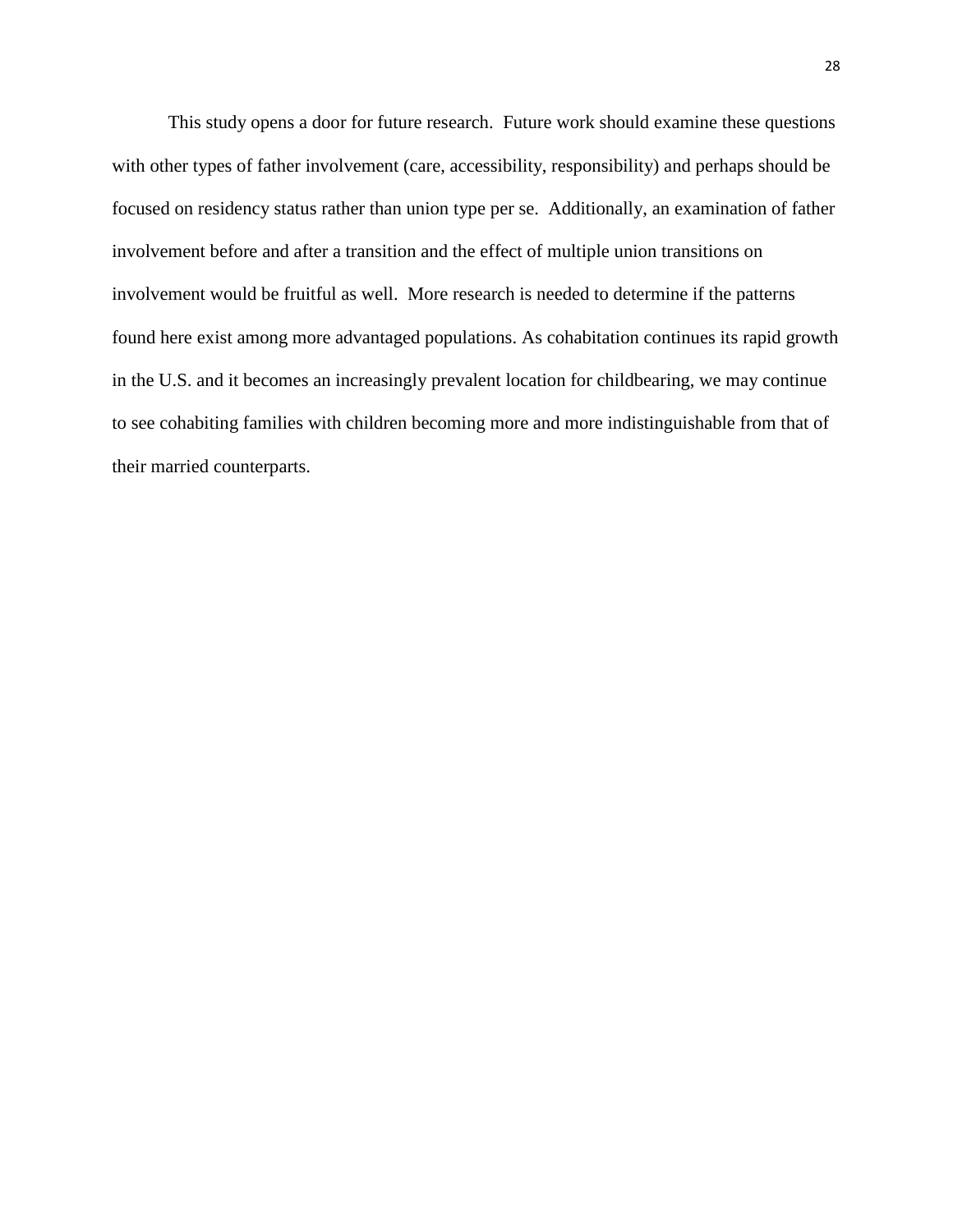#### References

- Abidin, R. R. (1992). The determinants of parenting behavior. *Journal of Clinical Child Psychology, 21*, 407 - 412. DOI:10.1207/s15374424jccp2104\_12
- Allison, P. (2002). *Missing data.* Thousand Oaks, CA: Russell Sage Foundation.
- Amato, P. R. (2000). The consequences of divorce for adults and children. *Journal of Marriage and the Family, 62*, 1269-1287. DOI: 10.1111/j.1741-3737.2000.01269.x
- Barnett, R. C., Raudenbush, S. W., Brennan, R. T., Pleck, J. H., & Marshall, N. L. (1995). Change in job and marital experiences and change in psychological distress: A longitudinal study of dual-earner couples. *Journal of Personality and Social Psychology, 69,* 839 – 850.
- Belsky, J., & Volling, B. L. (1987). Mothering, fathering, and marital interaction in the family triad during infancy: Exploring family system's processes. In P. W. Berman, & F. A. Pedersen (Eds.), *Men's transition to parenthood: Longitudinal studies of early family experience* (pp. 37-64). Hillsdale, New Jersey: Lawrence Erlbaum Associates, Inc.
- Bonney, J. F., Kelley, M. L., & Levant, R. F. (1999). A model of fathers' behavioral involvement in child care in dual-earner families. *Journal of Family Psychology, 13*, 401-415.
- Bronte-Tinkew, J., Ryan, S., Carrano, J., & Moore, K. A. (2007). Resident fathers' pregnancy intentions, prenatal behaviors, and links to involvement with infants. *Journal of Marriage & Family, 69*, 977-990. DOI: 10.1111/j.1741-3737.2007.00425.x
- Brown, S. L. (2000). Union transitions among cohabitors: The significance of relationship assessments and expectations. *Journal of Marriage & Family, 62*, 833. DOI: 10.1111/j.1741-3737.2000.00833.x
- Brown, S. L. (2004). Moving from cohabitation to marriage: Effects on relationship quality. *Social Science Research, 33*(1), 1-19. DOI: 10.1111/j.1741-3737.2004.00025.x
- Brown, S. L. (2005). How cohabitation is reshaping American families. *Contexts, 4*(3), 33. DOI: 10.1525/ctx.2005.4.3.33
- Brown, S. L. (2010). Marriage and child well-being: Research and policy perspectives. *Journal of Marriage & Family, 72*, 1059-1077.
- Bruce, C., & Fox, G. L. (1999). Accounting for patterns of father involvement: Age of child, fatherchild coresidence, and father roles salience. *Sociological Inquiry, 69*, 458-476. DOI: 10.1111/j.1475-682X.1999.tb00881.x
- Bumpass, L., & Lu, H. (2000). Trends in cohabitation and implications for children's family contexts in the United States. *Population Studies, 54*, 29-41. DOI:10.1080/713779060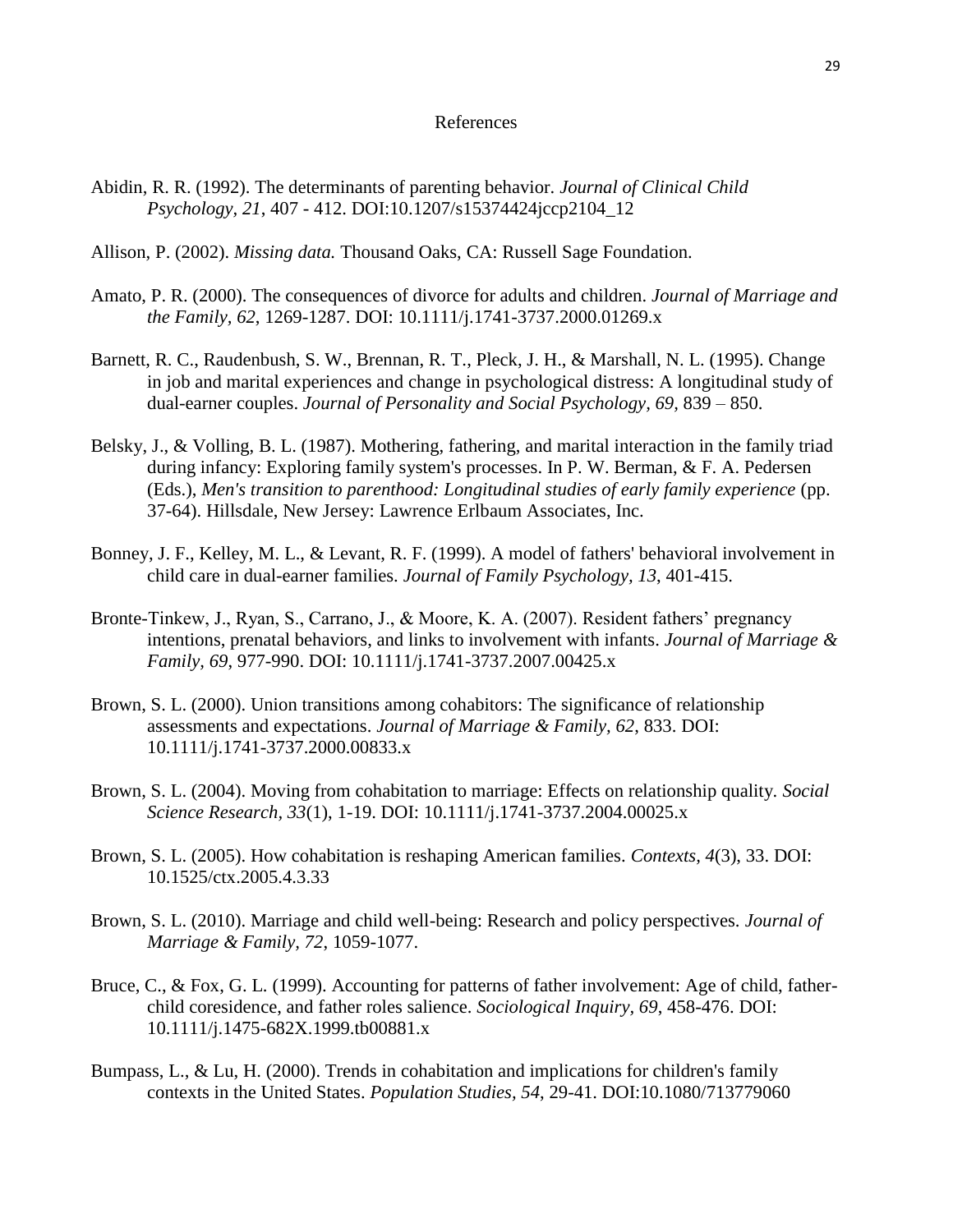- Carlson, M. J., Furstenberg, Jr., F. F., & McLanahan, S. S. (2009). The implications of multipartnered fertility for parental involvement and children's wellbeing. Working paper, Center for Research on Child Wellbeing, Princeton University.
- Carlson, M. J., & McLanahan, S. S. (2010). Fathers in fragile families. In Lamb (ed.). *The Role of the Father in Child Development*, fifth edition (pp. 241-269). New York: Wiley and Sons.
- Carlson, M. J., McLanahan, S. S., & Brooks-Gunn, J. (2008). Coparenting and nonresident fathers' involvement with young children after a nonmarital birth. *Demography, 45*, 461-488. DOI: 10.1353/dem.0.0007
- Carlson, M., McLanahan, S., & England, P. (2004). Union formation in fragile families. *Demography, 41*, 237-261. DOI: 10.1353/dem.2004.0012
- Coley, R. L., & Morris, J. E. (2002). Comparing father and mother reports of father involvement among low-income minority families. *Journal of Marriage & Family, 64*, 982-997. DOI: 10.1111/j.1741-3737.2002.00982.x
- DeMaris, A., & MacDonald, W. (1993). Premarital cohabitation and marital instability: A test of the unconventionality hypothesis. *Journal of Marriage & Family, 55*, 399-407.
- DeMaris, A., Mahoney, A., & Pargament, K. I. (2011). Doing the scut work of infant care: Does religiousness encourage father involvement? *Journal of Marriage & Family, 73*, 354 - 368. DOI: 10.1111/j.1741-3737.2010.00811.x
- Eggebeen, D. J., & Knoester, C. (2001). Does fatherhood matter for men? *Journal of Marriage & Family, 63*, 381. DOI: 10.1111/j.1741-3737.2001.00381.x
- Fitzmaurice, G. M., Laird, N. M., & Ware, J. H. (2004). *Applied longitudinal analysis.* Hoboken, NJ: Wiley.
- Furstenberg, F. F., & Cherlin, A. J. (1991). *Divided families: What happens to children when parents part.* Cambridge, MA: Harvard University Press.
- Gaertner, B. M., Spinrad, T. L., Eisenberg, N., & Greving, K. A. (2007). Parental childrearing attitudes as correlates of father involvement during infancy. *Journal of Marriage & Family, 69*, 962-976. DOI: 10.1111/j.1741-3737.2007.00424.x
- Goldscheider, F. K., & Kaufman, G. (1996). Fertility and commitment: Bringing men back in. *Population and Development Review, 22*, Supplement: Fertility in the United States: New Patterns, New Theories), 87-99.
- Hamilton, B. E., Martin, J. A., & Ventura, S. J. (2010) *Births: Preliminary data for 2008, National Vital Statistics Reports, 58(16).* Hyattsville, MD: National Center for Health Statistics.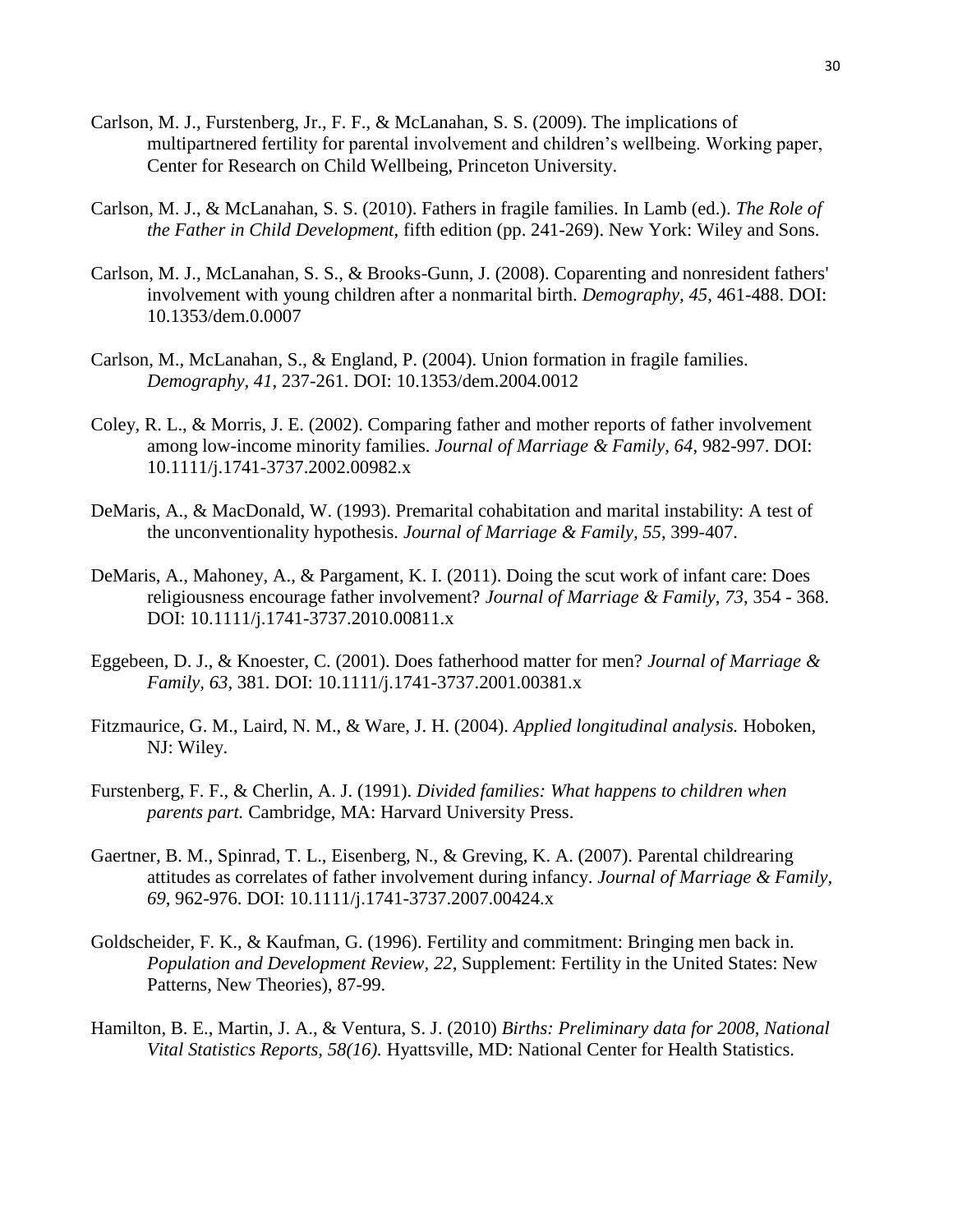- Harknett, K. & McLanahan, S. S. (2004). Race and ethnic differences in marriage after the birth of a child. *American Sociological Review,* 69, 790-811. DOI: 10.1177/000312240406900603
- Knoester, C., & Eggebeen, D. J. (2006). The effects of the transition to parenthood and subsequent children on men's well-being and social participation. *Journal of Family Issues, 27*), 1532. DOI: 10.1177/0192513X06290802
- Knoester, C., Petts, R. J., & Eggebeen, D. J. (2007). Commitments to fathering and the well-being and social participation of new, disadvantaged fathers. *Journal of Marriage & Family, 69*, 991-1004. DOI: 10.1111/j.1741-3737.2007.00426.x
- Lamb, M. E. (Ed.). (2004). *The role of the father in child development* (4th ed.). Hoboken, NJ: John Wiley & Sons, Inc.
- Lamb, M. E. (2000). The history of research on father involvement: An overview. *Marriage & Family Review, 29*(2), 23.
- Laughlin, L., Farrie, D., & Fagan, J. (2009). Father involvement with children following marital and non-marital separations. *Fathering: A Journal of Research, Theory and Practice*, *7,* 226  $-248.$
- Levy-Shiff, R. (1994). Individual and contextual correlates of marital change across the transition to parenthood. *Developmental Psychology, 30*, 591.
- Manning, W. D. & Brown, S. L. (2006). Children's economic well-being in married and cohabiting parent families. *Journal of Marriage & Family, 68*, 345 - 362. DOI: 10.1111/j.1741- 3737.2006.00257.x
- Manning, W. D. & Smock, P. J. (1999). New families and nonresident father-child visitation. *Social Forces, 78,* 87 – 116.
- Marsiglio, W., Amato, P., Day, R. D., & Lamb, M. E. (2000). Scholarship on fatherhood in the 1990s and beyond. *Journal of Marriage & Family, 62*, 1173 - 1191.
- McLanahan, S. (2000). Family, state and child wellbeing. *Annual Review of Sociology*, *26*, 703- 706.
- McLanahan, S., & Sandefur, G. D. (1994). *Growing up with a single parent: What hurts, what helps.* Cambridge, MA: Harvard University Press.
- Mikelson, K. S. (2008). He said, she said: Comparing mother and father reports of father involvement. *Journal of Marriage & Family, 70*, 613-624. DOI: 10.1111/j.1741- 3737.2008.00509.x
- Nock, S. L. (1995). A comparison of marriages and cohabiting relationships. *Journal of Family Issues, 16*, 53-76.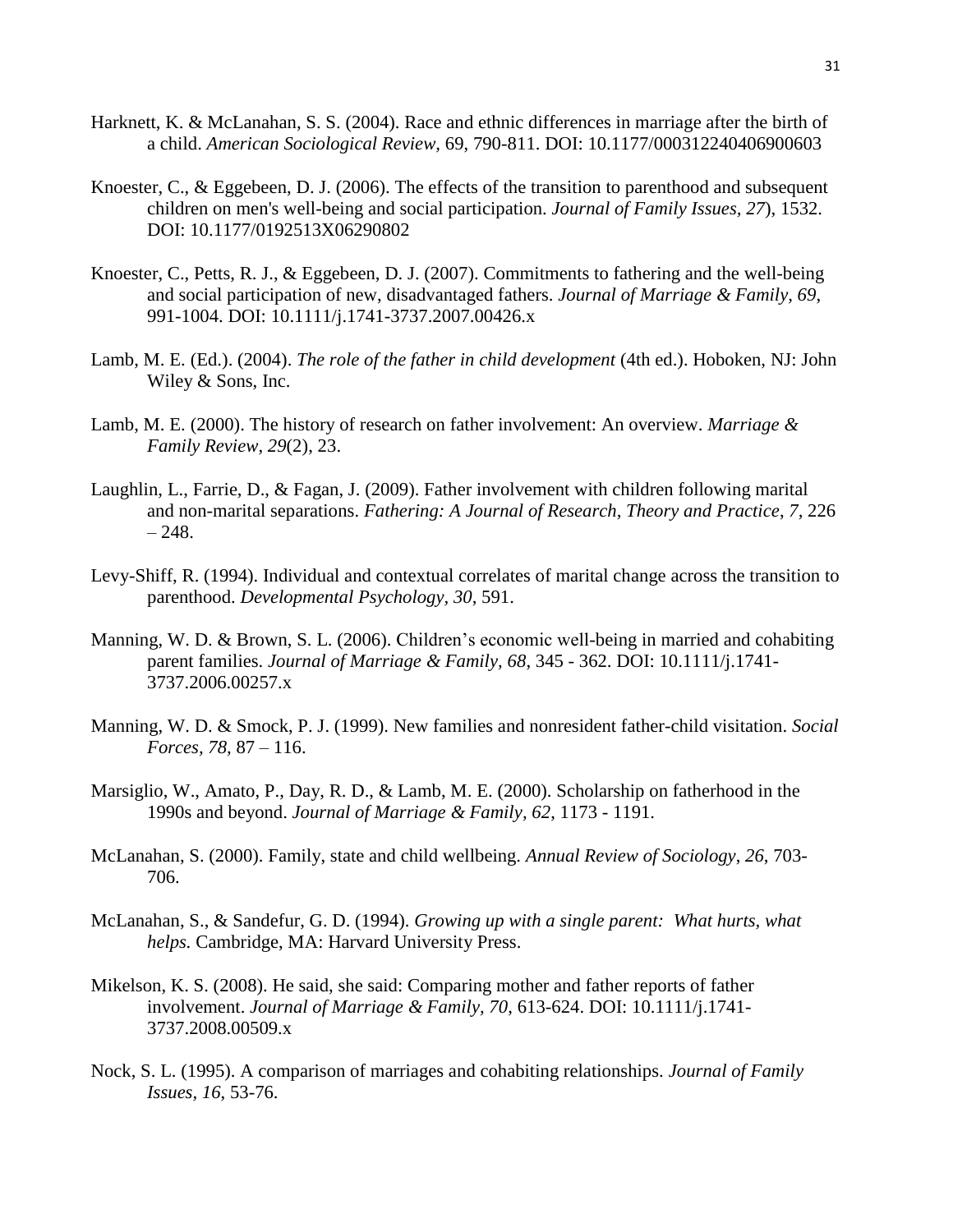- Raudenbush, S. W., Brennan, R. T., & Barnett, R. C. (1995). A multivariate hierarchical model for studying psychological change within married couples. *Journal of Family Psychology, 9*, 161-174.
- Reichman, N. E., Teitler, J. O., Garfinkel, I., & McLanahan, S. S. (2001). Fragile families: Sample and design. *Children and Youth Services Review, 23*, 303-326.
- Sayer, A. G., & Klute, M. M. (2005). Analyzing couples and families: Multilevel methods. In V. L. Bengston, A. C. Acock, K. R. Allen, P. Dilworth-Anderson & D. M. Klein (Eds.), *Sourcebook of family theory and research* (pp. 289-313). Thousand Oaks, CA: Sage.
- Smock, P. J., Manning, W. D., & Porter, M. (2005). "Everything's there except money": How money shapes decisions to marry among cohabitors. *Journal of Marriage & Family, 67*, 680 - 696. DOI: 10.1111/j.1741-3737.2005.00162.x
- Tach, L., Mincy, R., & Edin. K. (2010). Parenting as a "package deal": Relationships, fertility, and nonresident father involvement among unmarried parents. *Demography, 47,* 181 – 204. DOI: 10.1353/dem.0.0096
- Townson, N. W. (2002). *The package deal: Marriage, work, and fatherhood in men's lives*. PA: Temple University Press.
- Waite, L. J., & Gallagher, M. (2000). *The case for marriage: Why married peoples are happier, healthier, and better off financially*. New York: Doubleday.
- Wu, L. L., & Thomson, E. (2001). Racial differences in family change and early sexual initiation. *Journal of Marriage & Family, 63*, 682 - 696. DOI: 10.1111/j.1741-3737.2001.00682.x
- Yeung, W. J., Sandberg, J. F., Davis-Kean, P. E., & Hofferth, S. L. (2001). Children's time with fathers in intact families. *Journal of Marriage and the Family, 63*(1), 136 - 154. DOI: 10.1111/j.1741-3737.2001.00136.x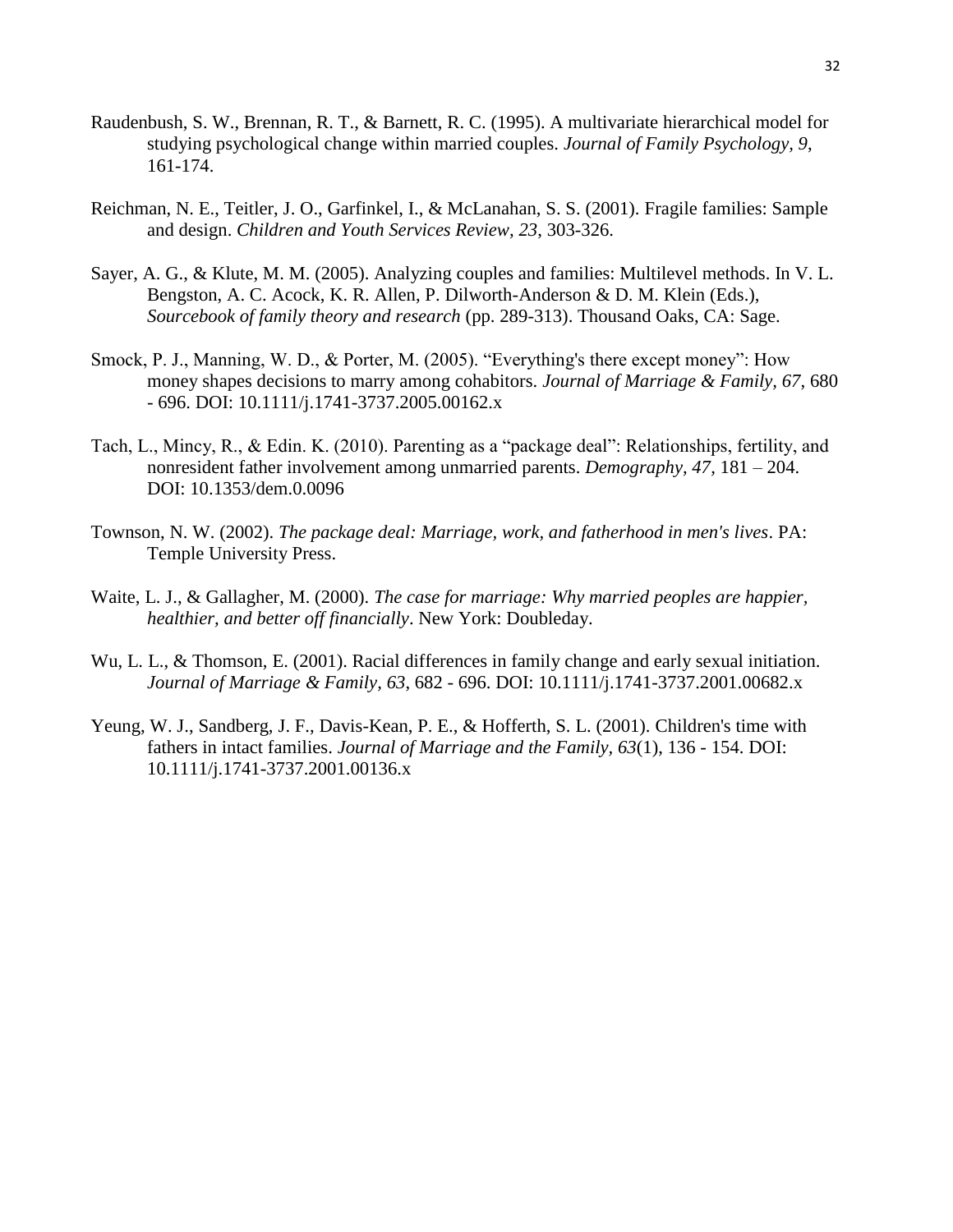| Table 1: Means and SD for All Variables ( $n = 4,224$ ; Obs. = 50,688) |       |             |
|------------------------------------------------------------------------|-------|-------------|
| Variables                                                              | Mean  | <b>SD</b>   |
| <b>Dependent Variable</b>                                              |       |             |
| Father Involvement                                                     | 3.38  | 2.17        |
| <b>Independent Variables</b>                                           |       |             |
| <b>Union Status/Transitions</b>                                        |       |             |
| <b>Between Subjects Union Status/Transitions</b>                       |       |             |
| <b>Continuously Married</b>                                            | 0.22  | 0.41        |
| <b>Continuously Cohabiting</b>                                         | 0.07  | 0.26        |
| Continuously Visiting or Continuously Nonromantic                      | 0.07  | 0.25        |
| <b>Cohabiting to Married</b>                                           | 0.08  | 0.27        |
| Cohabiting to Not Cohabiting                                           | 0.13  | 0.34        |
| Married to Not Married                                                 | 0.04  | 0.20        |
| Visiting/Nonromantic to Married                                        | 0.01  | 0.11        |
| Visiting/Nonromantic to Cohabiting                                     | 0.03  | 0.17        |
| Visiting to Visiting/Nonromantic to Nonromantic                        | 0.13  | 0.33        |
| Two or Three Transitions                                               | 0.22  | 0.41        |
| <b>Father Characteristics</b>                                          |       |             |
| Father Less than High School                                           | 0.31  | 0.46        |
| Father High School                                                     | 0.37  | 0.48        |
| <b>Father Some College</b>                                             | 0.21  | 0.41        |
| <b>Father College</b>                                                  | 0.11  | 0.31        |
| Father Age                                                             | 27.97 | 6.59        |
| <b>Mother Characteristics</b>                                          |       |             |
| Mother Less than High School                                           | 0.33  | 0.47        |
| Mother High School                                                     | 0.30  | 0.46        |
| Mother Some College                                                    |       | $0.25$ 0.43 |
| Mother College                                                         | 0.12  | 0.32        |
| Mother Age                                                             | 25.35 | 6.07        |
| <b>Child Characteristics</b>                                           |       |             |
| Gender of Child                                                        | 0.52  | 0.50        |
| Child Low Birth Weight                                                 | 0.09  | 0.29        |
| Child Health <sup>^</sup>                                              | 0.67  | 0.47        |
| <b>Dyad Characteristics</b>                                            |       |             |
| Race                                                                   |       |             |
| <b>Both White</b>                                                      | 0.17  | 0.37        |
| <b>Both Black</b>                                                      | 0.44  | 0.50        |
| <b>Both Hispanic</b>                                                   | 0.22  | 0.42        |
| <b>Both Other Race</b>                                                 | 0.02  | 0.14        |
| <b>Interracial Couple</b>                                              | 0.15  | 0.35        |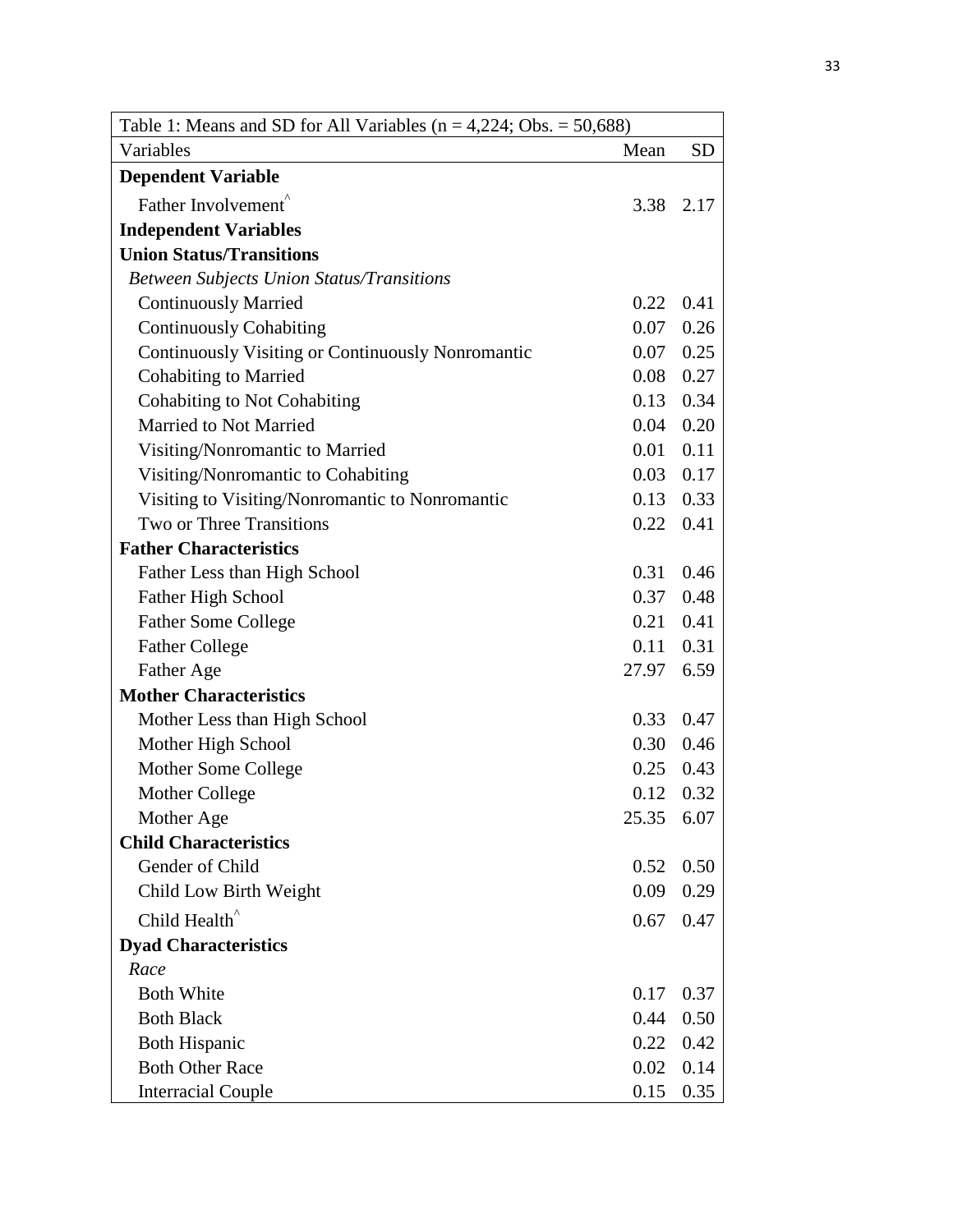| Table 2: Average Father Involvement (SD) by Time and |            |            |            |
|------------------------------------------------------|------------|------------|------------|
| Reporter                                             |            |            |            |
|                                                      | Time 1     | Time 3     | Time 5     |
| <b>Father Involvement</b>                            | $n = 4868$ | $n = 4774$ | $n = 4318$ |
| <b>Father Reported</b>                               | 4.013      | 3.955      | 3.381      |
|                                                      | (2.122)    | (2.044)    | (1.944)    |
| Mother Reported                                      | 3.412      | 3.433      | 2.833      |
|                                                      | (2.135)    | (2.184)    | (2.020)    |

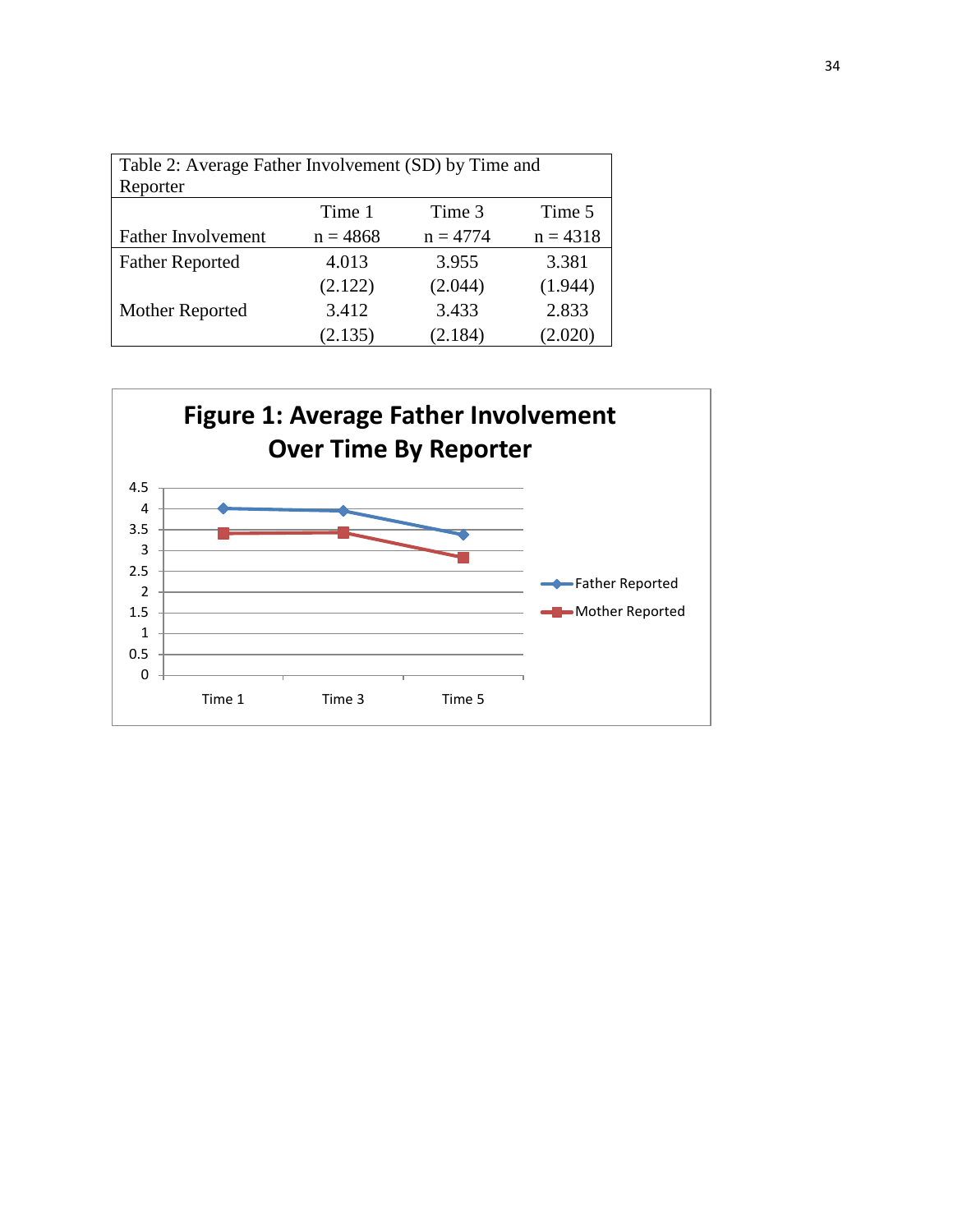

| Table 3A: Dyadic Growth Curve Models ( $n = 4,224$ ; Obs. = 50,688) |                              |                                             |                                                  |                      |  |
|---------------------------------------------------------------------|------------------------------|---------------------------------------------|--------------------------------------------------|----------------------|--|
|                                                                     | Unconditional<br>Means Model | <b>Unconditional</b><br>Gender Gap<br>Model | Unconditional<br>Gender &<br><b>Growth Model</b> | Interaction<br>Model |  |
| <b>Independent Variables</b>                                        | Model 1                      | Model 2                                     | Model 3                                          | Model 4              |  |
| Intercept                                                           | ***<br>3.25                  | ***<br>3.25                                 | ***<br>3.76                                      | ***<br>3.76          |  |
| Gender Gap                                                          |                              | ***<br>$-0.57$                              | ***<br>$-0.57$                                   | ***<br>0.52          |  |
| Time                                                                |                              |                                             | ***<br>$-0.17$                                   | ***<br>0.17          |  |
| Gender Gap*Time                                                     |                              |                                             |                                                  | 0.02                 |  |
| ${\bf R}^2$                                                         |                              | 0.02                                        | 0.03                                             | 0.03                 |  |
| * p<.05; ** p<.01; *** p<.001                                       |                              |                                             |                                                  |                      |  |